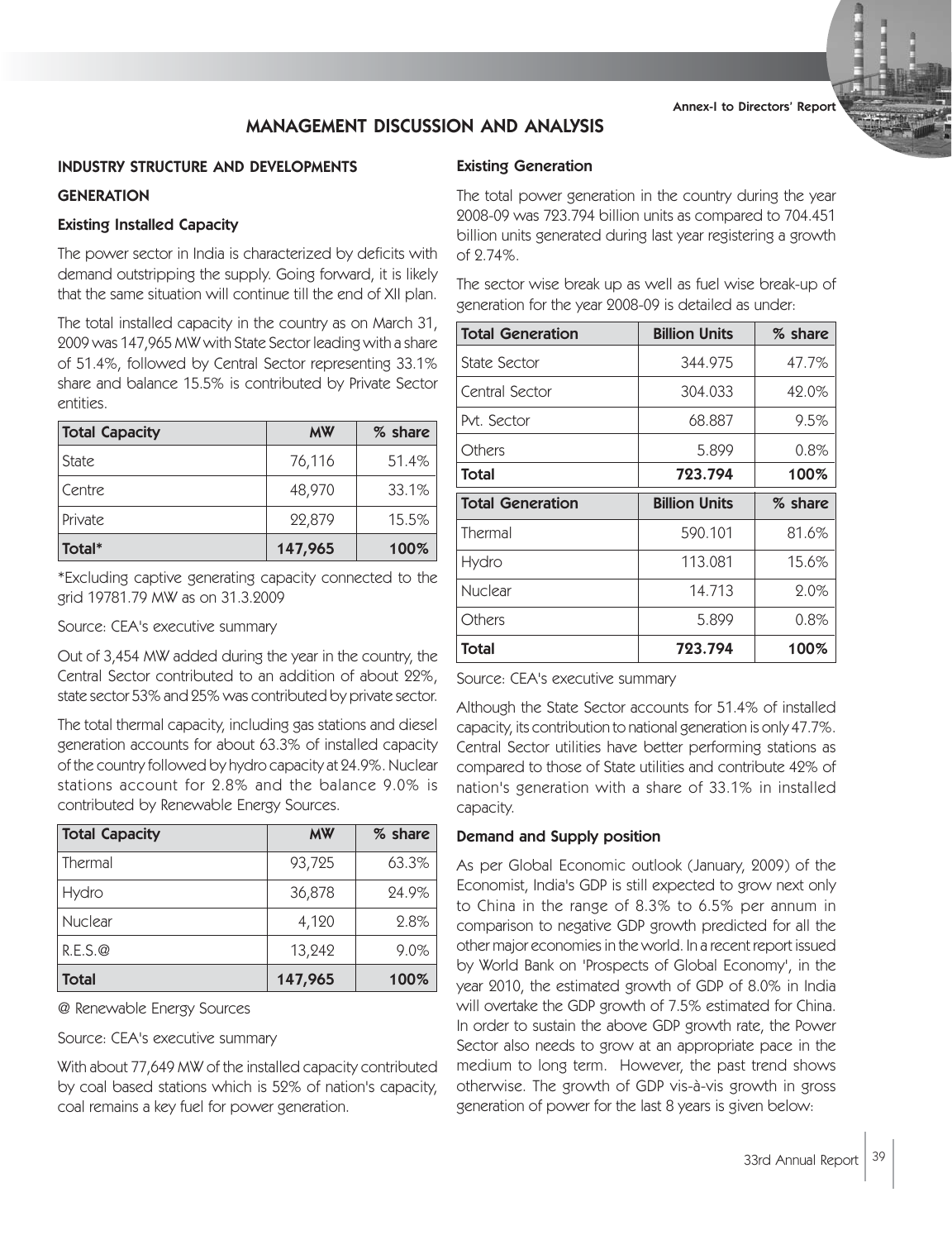

Central Electricity Authority in its 17<sup>th</sup> Electric Power Survey (EPS) has projected that in order to completely wipe off the energy deficit, the energy requirement at the power station bus bar would be of the order of 968.659 Billion Units in 2011-12.

Currently, the sector is characterized by acute shortages. At the end of fiscal 2009, the energy shortage was at 11.1% and peaking shortage was at 11.9% indicating huge gap between demand and supply of electricity. The demand and supply position during the last five year in the country is indicated as under:

| <b>Fiscal</b><br><b>Year</b> | <b>Requirement</b> | <b>Availability</b> | <b>Surplus/Deficit</b><br>$(+/-)$ |          |
|------------------------------|--------------------|---------------------|-----------------------------------|----------|
|                              | (MU)               | (MU)                | (MU)                              | $(\%)$   |
| 2005                         | 591,373            | 548,115             | $-43,258$                         | $-7.3%$  |
| 2006                         | 631,554            | 578,819             | $-52,735$                         | $-8.4%$  |
| 2007                         | 690,587            | 624,495             | $-66,092$                         | $-9.6%$  |
| 2008                         | 737,052            | 664,660             | $-72,392$                         | $-9.8%$  |
| 2009                         | 777,039            | 691,038             | $-86,001$                         | $-11.1%$ |

Actual Power Demand- Supply Position

MU denotes Million units, Source: Executive Summary of CEA.

#### Consumption

The end users of power in India are broadly classified into industrial, domestic, agricultural and commercial categories. The share of each of these categories in the consumption of electricity during the fiscal 2008 was approximately 38%, 24%, 22% and 8% respectively. The balance pertains to various other consumers. As per 'Eleventh Five Year Plan' of planning commission, India is world's 5<sup>th</sup> largest energy consumer accounting for 3.45% of global energy consumption. However, the per capita energy consumption in India remains low. Energy consumption includes electricity, petrol, gas, coal, firewood etc. The per capita consumption of electricity of 704 Kwh in India is quite low as compared to global average of 3240 Kwh. The per capita electricity consumption of major developed nations and other major emerging economies as of 2006/2007 is given below:

| Country     | Per Capita<br><b>Electricity</b><br>Consumption<br>in Kwh | Country   | Per Capita<br><b>Electricity</b><br>Consumption<br>in Kwh |
|-------------|-----------------------------------------------------------|-----------|-----------------------------------------------------------|
| <b>USA</b>  | 12924                                                     | Malaysia  | 3725                                                      |
| Australia   | 10721                                                     | China     | 2179                                                      |
| Japan       | 7702                                                      | Brazil    | 2117                                                      |
| South Korea | 7516                                                      | Mexico    | 1858                                                      |
| Russia      | 6969                                                      | Egypt     | 1276                                                      |
| U.K.        | 5774                                                      | India*    | 704                                                       |
|             |                                                           | World Avg | 3240                                                      |

Source: CIA World factbook; \* for the year 2007-08 as per CEA

#### Capacity Utilisation

Capacity utilisation in the Indian power sector is measured by Plant Load Factor (PLF). The PLF for coal-fired plants during 2008-09 was 77.19% as compared to 78.60% during 2007- 08. The reduction in PLF is due to negative growth in power generation from hydro stations mainly due to less inflow into reservoirs resulting from low rainfall during monsoon. Generation of power from nuclear power stations also registered negative growth owing to fuel supply constraint.

## TRANSMISSION AND DISTRIBUTION

Currently India has Transmission and Distribution network of 6.78 million circuit kilometres which is the third largest in the world. In India, the power transmission and distribution (T&D) system is a three-tier structure comprising of distribution net-works, state grids and regional grids. The distribution networks are owned by the Distribution licensees and the state grids are primarily owned and operated by respective state utilities. In order to facilitate the transmission of power among neighbouring states, state grids are interconnected to form regional grids.

Most of the inter-state transmission links are owned and operated by Power Grid Corporation of India Limited. Powergrid also owns and operates many inter-regional transmission lines (forming a part of the national grid), in order to primarily facilitate the transfer of power from a surplus region to a deficit region. The regional grids are being gradually integrated to form a national grid enabling interregional transmission of power facilitating optimal utilization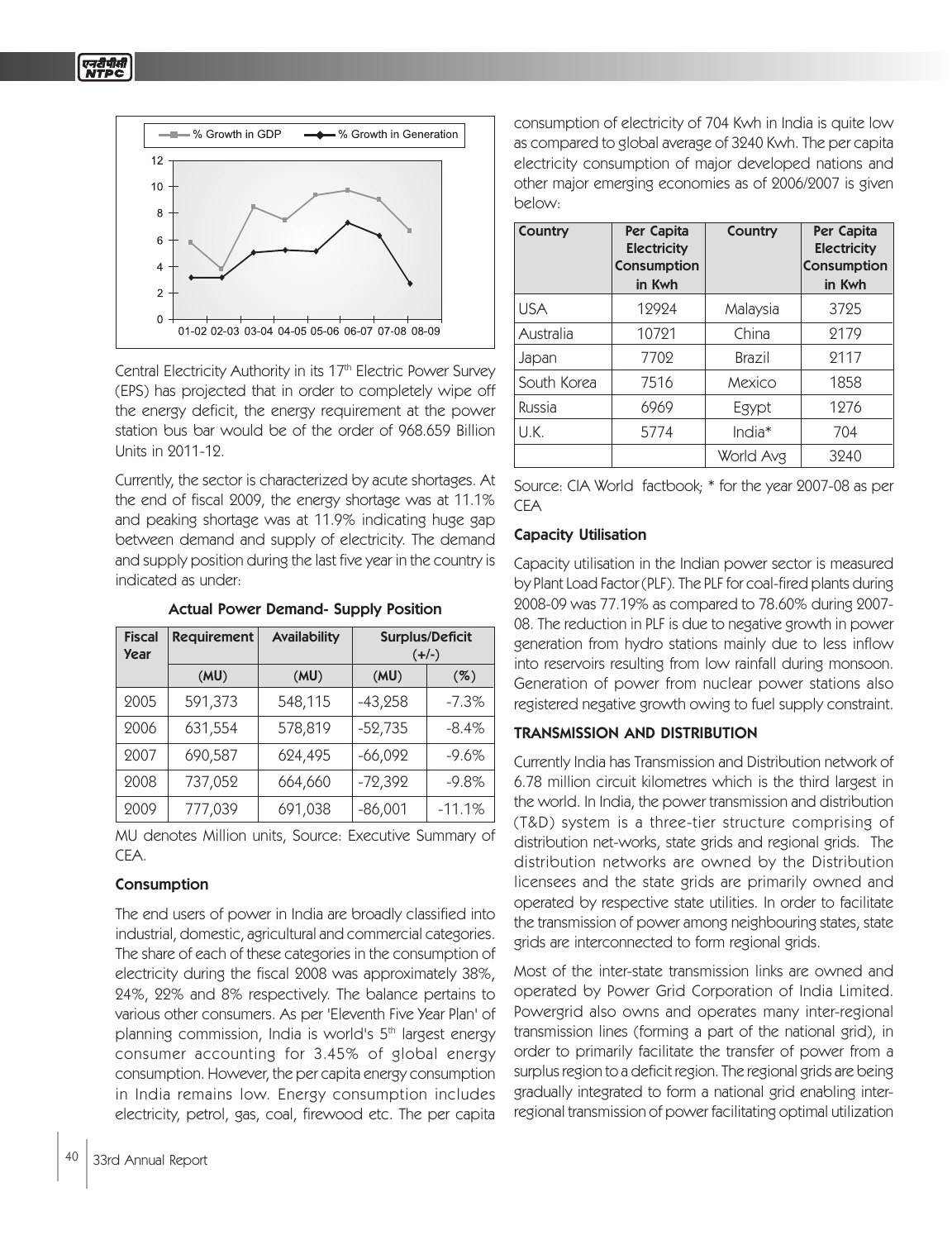

of the national generating capacity. The geographical distribution of primary sources of power generation in the country is uneven. The hydro potential is in the Northern and North-Eastern States and coal is primarily located in the Eastern part of the country. Development of strong National Grid has become a necessity to ensure optimal supply of power to all. Transmission system planning has shifted from generation evacuation system planning to integrated system planning. The Ministry of Power (MoP) has envisaged establishment of an integrated National Power Grid in the country by the year 2012. The program envisages addition of over 60,000 ckt km of Transmission Network in a phased manner by 2012. The integrated grid shall evacuate additional 100,000 MW and carry 60% of the power generated in the country. The existing inter-regional transmission capacity connects the northern, eastern, northeastern and western regions in synchronous mode and the southern region asynchronously. The inter-regional power transmission capacity as on March 2009 is 20,750 MW as compared to 17,000 MW at end of fiscal 2008. This capacity is expected to be further augmented to 37,700 MW by 2012. High capacity transmission corridors need to be developed for the viable and economic evacuation of such a quantum of power. For this, high capacity HVDC links and 1,200 kV and 765 KV UHV (Ultra High Voltage) AC corridors with pooling stations at suitable locations in Jharkhand, Orissa, Chhattisgarh, Madhya Pradesh, Andhra Pradesh and Tamil Nadu have been envisaged. Work has started on the first 800 KV HVDC bipole line from the north-eastern region to the northern region.

# POLICY FRAMEWORK

Responsibility for the development of the power industry is shared between the Central Government and the State Governments. The Electricity Act 2003 (EA 2003) provides the overall legislative framework for the sector.

MoP oversees the operation of all Central Sector Power utilities. The Central Electricity Authority advises the MoP on electricity policy and technical matters. The government has constituted CERC as per legislative requirement to regulate the tariffs for the central power utilities and other entities with inter-state generation or transmission operations. The EA 2003 also requires state governments to set up State Electricity Regulatory Commissions for rationalization of energy tariffs and formulation of policy within each state. As of March 31, 2009 all the states except Arunachal Pradesh have set up their Regulatory Commissions. In addition, two Joint Electricity Regulatory Commissions have been set up for Manipur & Mizoram and Goa & UTs. 16 states have unbundled so far into Generation Cos., Transmission Cos.,

and Distribution Cos. Chattisgarh State Electricity Board has recently unbundled into 5 different companies.

Broadly various reforms ushered in by amending the legislative framework in power sector are:

- 1. Promulgation of the **Electricity Act 2003**. The Act promoted a liberal, transparent and enabling legal framework for power development for creation of a competitive environment and reforming distribution segment of power industry.
- 2. EA 2003 allowed open access in transmission and distribution.
- 3. Regulatory oversight for fixation of tariff, Licensing, Open Access and Market Development.
- 4. Multiple licenses in distribution allowed.

#### 5. National Electricity Policy (NEP) 2005 issued.

### 6. Tariff Policy 2006 issued.

- 7. Appellate Tribunal operationalized in 2005 to hear appeals against orders of Electricity Regulatory Commissions.
- 8. **Rural Electricity Policy** launched in August<sup>1</sup>2006- joint efforts of Central Government and the State Governments to provide access to electricity to all areas including villages and hamlets through rural electricity infrastructure and electrification of households.
- 9. No licence is required for sale from captive units.
- 10. Definition of theft expanded to cover the use of tampered meters and use for unauthorized purpose. Theft is made explicitly cognizable and non-bailable.
- 11. National Hydro Policy launched in fiscal 2008- Amongst other area of thrust, private producers can undertake Hydro projects based on PPA route with a facility of merchant sale upto 40% from saleable energy from hydro plant.

### POWER TRADING

Trading of power is recognized as a distinct license activity under the EA 2003. The Central and State Electricity Regulatory Commissions have powers to grant inter state and intra-state trading licenses. So far CERC has granted 43 inter state trading licences, of which 41 are in existence as on 31.3.2009.

India's first power exchange - Indian Energy Exchange (IEX) became operational and trading was launched on June 27, 2008. The IEX is promoted by Financial Technologies (India) Limited (FTIL) and PTC India Financial Services Ltd. Another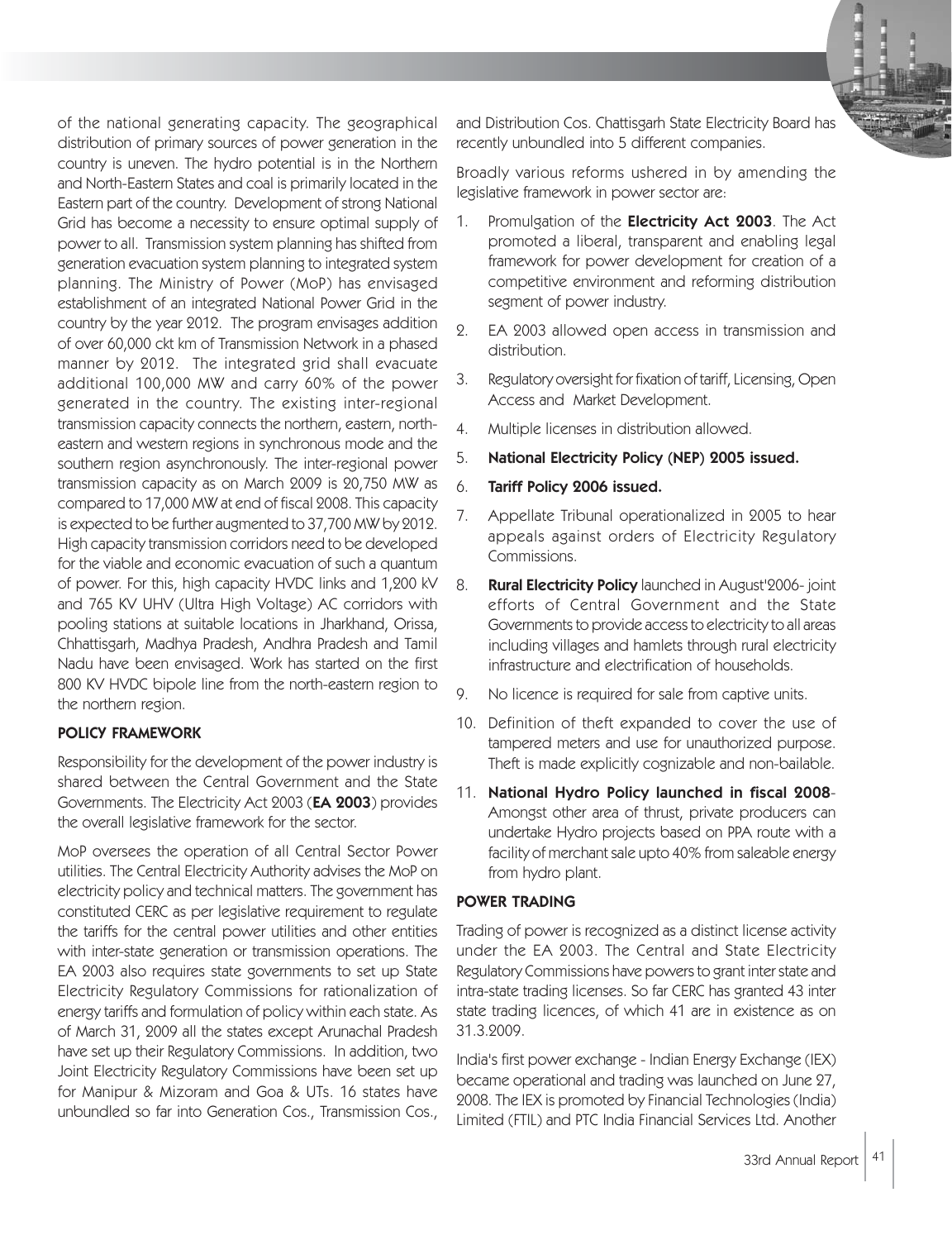power exchange namely Power Exchange India Limited (PXIL), promoted by NSE and National Commodities & Derivatives Exchange Ltd. (NCDEX), started operations from October 22, 2008. Both the power exchanges are operating successfully contributing to trade and distribution of market information, promoting competition and creation of liquidity in a deregulated power market. The trading is done through on line satellite connected exchange that ensures transparency and price discovery.

During fiscal 2009, 21.92 BUs were traded in the country representing around 3% of total generation in the country. (Source: Economic Survey 2008-09)

#### Latest Developments in Power Sector

#### • CERC's 2009-14 Regulations

With an objective of making investment in generation and transmission infrastructure more attractive without compromising consumer interest, on January 19, 2009, CERC announced tariff regulation for power generation and transmission for 2009-14. The key high lights are as under:

- $\Omega$  The base rate of RoE raised from 14% (post tax) to base rate of 15.5% to be grossed up with normal tax rate as applicable to the concerned utility. There is an additional 0.5% RoE if projects are commissioned within given time-lines.
- To boost the hydro power sector, CERC has insulated new hydro projects from shortfalls in generation resulting from hydrological factors for a period of 10 years after COD. If there is an energy shortfall the energy charge for the following year would be computed on the basis of actual power generated rather than designed power generation.
- O For hydro plants Normative Annual Plant Availability Factor (NAPAF) fixed.
- O Advance against depreciation removed.
- O Depreciation rates to be calculated annually using straight line method as per Companies Act. The salvage value of assets fixed at 10%. After initial 12 years, the remaining depreciation to be spread over the rest of useful life of the asset.
- O O&M expenses recoverable on normative basis for thermal and hydro plants. For transmission systems, O&M costs would be calculated by multiplying number of bays and Kilometers of line length with the benchmarks set for the year.
- $\circ$  The availability targets for thermal power plants raised from 80% to 85% to recover fixed costs.
- $\circ$  Incentives linked to plant availability factor instead of PLF for thermal plants.
- $\circ$  Normative auxiliary consumption reduced in certain unit sizes.
- $\Omega$  Reduction in normative heat rate for units of 500 MW size
- $\circ$  Recovery of capacity charge, energy charge, transmission charge and incentives would be based on operational performance.
- $\Omega$  The norm for secondary oil consumption reduced from 2 ml per unit to 1 ml per unit, the savings in secondary oil consumption are to be shared with the beneficiaries in the 50:50 ratio.
- $\circ$  Generation / Transmission project developer can retain 100% carbon credits in the first year following the date of commercial operation.
- $\circ$  Generation/Transmission companies can hedge foreign exchange exposure with respect to interest on foreign currency loans and repayment of loan. Recovery of the cost of hedging and foreign exchange variation to be made directly without any application to the CERC.
- Competitive bidding tariff guidelines amended

Ministry of Power in January 2005 issued guidelines for tariff determination through bidding for procurement of power by distribution licensees with an objective to facilitate transparency and fairness in the procurement process, facilitate reduction of information asymmetries for various bidders and protect consumer interest by facilitating competition. The guidelines have been recently amended to encourage sale of electricity outside the ambit of long term PPAs. Key highlights of amendment are:

- 1. Guidelines will be applicable for 15% of the new generating capacity which may be sold outside long term PPAs to promote market development.
- 2. Separate Request For Proposal (RFPs) to be invited for base load and peak load and seasonal load requirements.
- 3. Provision for multi-part tariff for procurement under Case 2 bidding.
- 4. Hydro power tariff can be determined by the SERC provided 60% of the total saleable energy is committed to a long term PPA.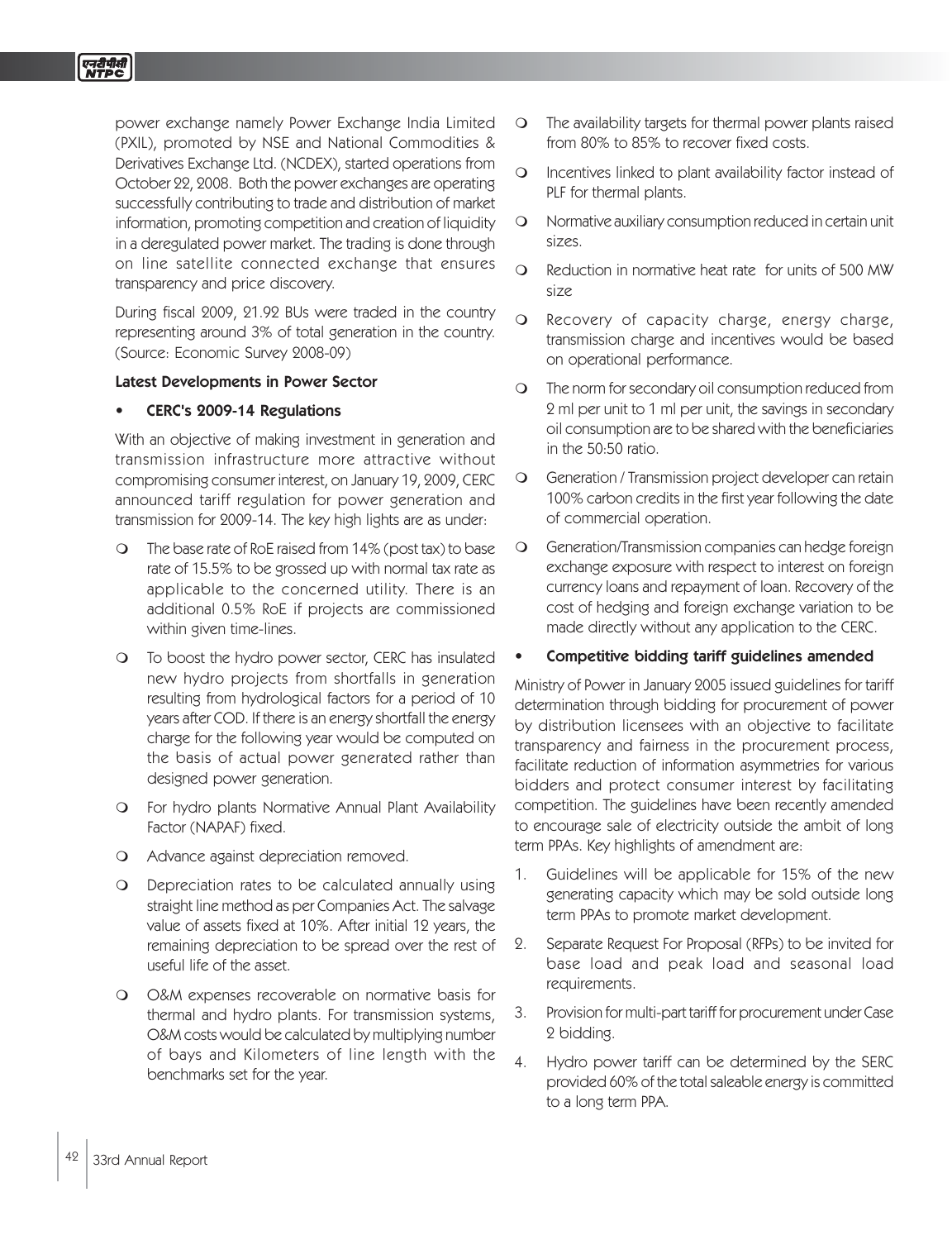

# Amendment to short term inter-state open access regulations

With the objective of streamlining and rationalizing inter-state open access, the following provisions have been made by CERC:

- O In case the State Load Dispatch Centre does not give concurrence to an inter-state open access proposal in 7 working days on first occasion and 3 working days on subsequent occasion, the concurrence of the LDC shall be deemed to have been given.
- $\Omega$  The State Load Dispatch Centres will check only two parameters i.e. availability of transmission capacity and availability of metering infrastructure.
- O Open access customer can now request for change in schedule at notice of two days instead of the presently provided period of five days.
- O The transmission charges for short-term open access have been rationalized.
- O Charges on short-term open access will be disbursed directly to the long term customer by RLDC instead of routing the same through Central Transmission Utility.
- $\Omega$  All disputes under inter-state access regulation to be decided by CERC.

# • R-APDRP

Accelerated Power Development and Reforms Programme (APDRP) was launched in X Plan by Govt. of India. This programme was modified and renamed as Restructured APDRP (R-APDRP) in 2007-08. The R-APDRP is linked to actual demonstrable performance in terms of AT&C loss reduction to 15% or less by the end of XI plan. Establishment of reliable automated systems for collection of accurate baseline data and the adoption of information technology in the areas of energy accounting are necessary preconditions for sanctioning of projects for strengthening and up-gradation of sub-transmission and distribution network. It also includes adoption of IT applications for meter reading, billing and collection, energy accounting and auditing, management information systems, redressal of consumer grievances and establishment of IT-enabled consumer service centres, besides asset mapping of the distribution network. Since its launch, the R-APDRP has made rapid headway and by February 2009, had sanctioned 599 projects in various towns and cities at a cost of Rs. 19.5 billion. Andhra Pradesh, Karnataka and Rajasthan together account for over 55 per cent of the total amount sanctioned so far.

AT&C losses are showing a declining trend and have come down from 38.86% in 2001-02 to 33.07% in 2006-07. (Source: Economic Survey 2008-09)

### • Rural Electrification

As per Central Electricity Authority (CEA), over 82% villages have been electrified. The Central Govt. launched a scheme "Rajiv Gandhi Grameen Vidyutikaran Yojana" (RGGVY) in April 2005 with the goal of electrifying all (around 125000) unelectrified villages and hamlets and providing access to electricity to all households in next five years. Under RGGVY, 59,882 villages have been electrified and connections to 53.78 lakh BPL households have been released up to 31.3.2009. (Source: Economic Survey 2008-09)

## • 100 days Agenda

There has been a concerted effort to ensure that development in Power sector is not derailed. For the short term, a 100 days agenda has been drawn by MoP with a capacity addition target of 5,653 MW. Also, a high level committee /group has been set up to monitor ongoing projects and ensure their timely commissioning. Accordingly, your company also had drawn 100 days agenda which was part of overall plan of MoP for 100 days.

# OPPORTUNITIES AND THREATS

#### Continuity in Government agenda

Energy security continues to be the focus area of new Govt. which is expected to maximise the potential of all energy sources - coal, gas, hydro and nuclear. There will be a higher thrust for achieving an installed capacity of over 2,00,000 MW and providing "Power for all" by 2012.

# Enabling Legislation

As discussed above, considerable impetus has been laid by Govt. of India to attract investment in power sector by developing a transparent and competitive legislative framework. 100% FDI is allowed in Generation, Transmission and Distribution segments. Government of India has allowed Income-Tax holiday for a block of consecutive 10 years in the first 15 years of operation. Further incentives from Government include waiver of duties on capital equipment under mega-power project policy.

#### Persisting Shortages

Though there has been substantial growth in the power generation in the country, the demand is also increasing rapidly and as result the Indian Power sector continues to face shortages. While demand always outstrips the supply of power in India, during last year, even the base load deficit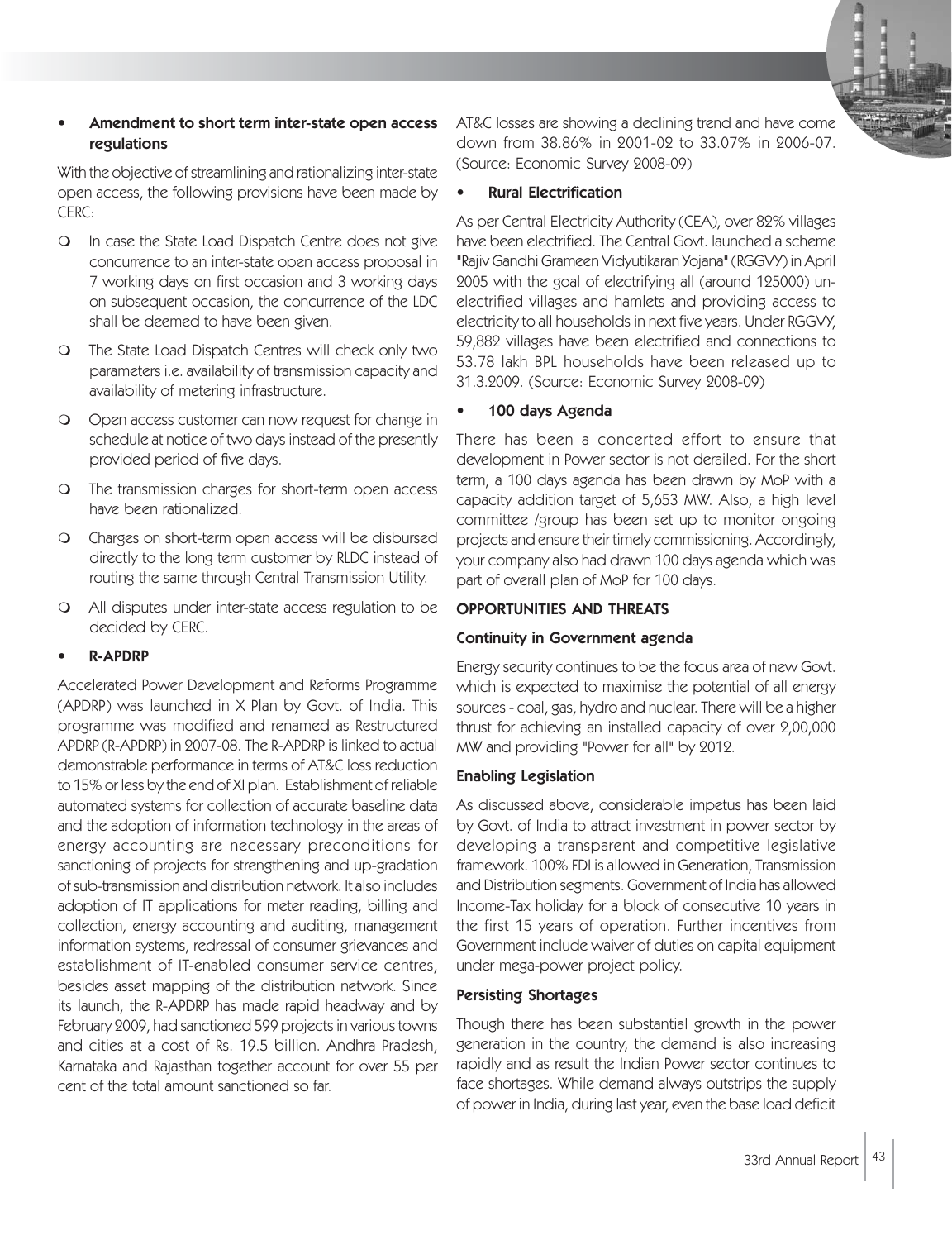has moved into double digit. The CAGR of demand for last 5 years is 6.80% as against CAGR of 5.88% for supply of electricity. The main reasons for increased demand of power consumption are:

- Rapid economic growth and faster industrialization.
- Increasing per capita income level and changing life style.
- More and more number of rural areas and remote villages getting access to electricity supply.

#### Need for Acceleration in capacity addition

As per Integrated Energy Policy issued by Planning Commission, the energy requirement considering 8% growth in GDP over next 23 years is as under:

| <b>Year</b> | <b>Installed Capacity</b><br>Req. (GW) | Energy Req.<br>(Billion Kwh) |
|-------------|----------------------------------------|------------------------------|
| 2008-09*    | 147                                    | 735                          |
| 2011-12     | 220                                    | 1097                         |
| 2016-17     | 306                                    | 1524                         |
| 2021-22     | 495                                    | 2118                         |
| 2026-27     | 575                                    | 2886                         |
| 2031-32     | 778                                    | 3880                         |

Source: Integrated Energy Policy, Planning Commission \* Actuals as per CEA

Even after the global meltdown, the Indian economy is growing steadily. For the last 5 years the average growth in GDP is 8.46%.

The Government of India has drawn a capacity addition target of 78,700 MW during XI Plan, on an average adding a capacity of over 15,000 MW per annum in the country. As against the target, 9,263 MW and 3,454 MW were added during 2007-08 and 2008-09 respectively. As per MOP, projects having an aggregate capacity of over 65,000 MW are under implementation.

#### Ultra Mega Power Projects

Recognizing the fact that economies of scale leading to cheaper power can be secured though large size power projects, Govt of India launched development of coal based Ultra Mega Power Projects (UMPPs), each with a capacity of 4000 MW or above under Public -Private Partnership mode. So far 4 such projects have been awarded namely Sasan in MP, Mundra in Gujarat, Krishnapatnam in AP and Tilaiya in Jharkhand. Two of these projects have linked coal mines while the other two are based on imported fuel.

#### Fuel Security Mechanism

During fiscal 2009, 66% of total power generation was from coal stations. Although the coal production of 493.20 Million Tonnes was higher by 8% over last year's production of 457.08 Million Tonnes, only 351.04 Million Tonnes was received by coal power stations in the country against coal linkage of 395 Million Tonnes. This shortage was partly made good by importing 60 Million Tonnes of coal during 2008- 09. (Source: Economic Survey 2008-09)

Although India has total coal reserves estimated at 257 Billion Tonnes (proven reserves of around 99 Billion Tonnes, indicated reserves of 120 Billion Tonnes and balance inferred), the known coal reserves are expected to exhaust in about 45 years, assuming an annual growth in domestic production of 5% as per Integrated Energy Policy issued by Planning Commission. Going forward, coal will remain the main stay for power generation in India. However, it would be a challenge to diversify the fuel basket to reduce uncertainties of supply of energy.

India is endowed with an estimated hydro power potential of more than 150,000 MW. However, installed capacity of hydro electric projects is only 36,878 MW contributing to only 24.9% of the fuel basket. Hydro- electric power contributed 15.62% of total generation during last fiscal. The share in generation is low since hydro projects are dependent on the rain fall and are used exclusively to meet peaking demand. The hydroelectric potential has been given thrust by Government of India by launching New Hydro Power Policy 2008 offering incentives to investors in order to increase the installed capacity of hydro projects to over 50,000 MW by 2012.There are 40 hydro projects with an aggregate capacity of 13,085 MW under construction. Private sector participation has been increasing; there are 11 schemes undertaken by private companies with an installed capacity of 4,111 MW under construction. (Source: Economic Survey 2008-09)

Gas based power stations accounted for 10% of nation's capacity during last fiscal. It is expected to retain its share by adding 6,843 MW during XI plan. The total proven and indicative reserves of natural gas at the end of 2007 were estimated at 1060 million cubic meters. During 2008-09, total gas production was 90 MMSCMD. In addition around 30 MMSCMD of LNG was imported (source MoPNG). The supply is expected to increase to 200 MMSCMD by 2012 mainly due to participation by private sector players. The improved gas supply is however limited by the infrastructure available for transmission and distribution. The gas transmission network is around 9500 kms (GAIL accounting for 7000 kms, 1375 kms owned by RGTIL and 1130 owned by GSPL) as on 31.3.2009 and is mainly concentrated in Western and North Western India.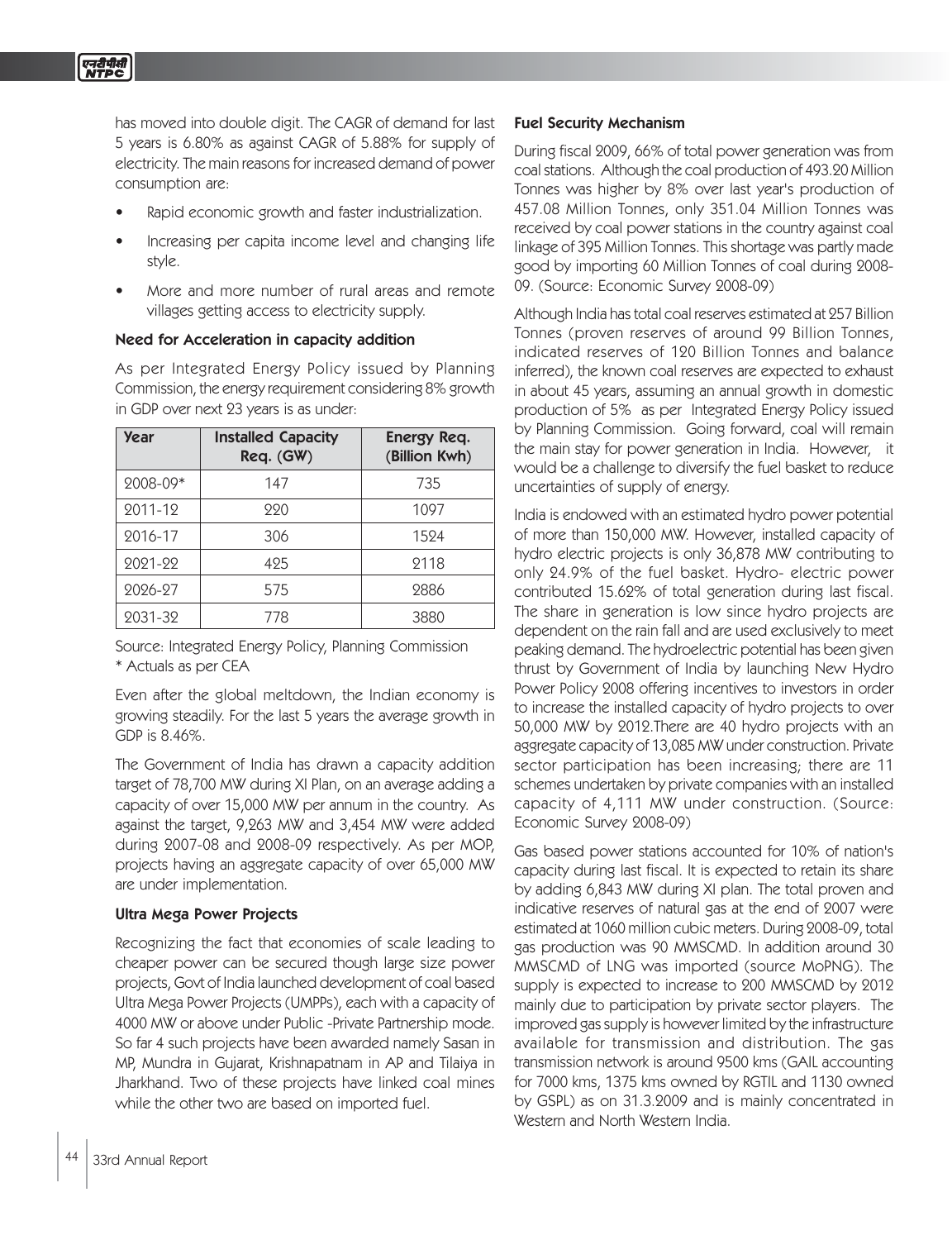#### Health of customers

The average electricity tariffs are lower than the average cost of supply (cost of generation plus T&D costs). T&D losses represent the difference in the amount of electricity supplied and the amount actually metered. High T&D losses are also attributed to the transmission and distribution of a large amount of power at low voltage. The gap between average tariff and average cost of supply, which was historically high, has declined to around 49 paisa per kWh in 2006-07.

The main reason for this high gap is the increasing annual losses of SEBs on account of inadequate metering and theft of electricity. The tariffs for agricultural and domestic consumers is subsidised in most states. To compensate for this, most states charge much higher tariffs to commercial and industrial consumers. Even after the enactment of EA 2003, only 16 SEBs have unbundled so far and they continue to work under administrative control of respective State Governments. Cross subsidisation of tariff remains an issue impacting the financial health of SEBs.

While some progress has been made on account of metering, agriculture segment lags behind with less than 40% of consumers being metered. There are about 150 million electricity consumers in India with domestic consumers having the largest share of 79% followed by commercial segment at 10%, agriculture at 8%, industrial segment at 1% and balance 2% is represented by others, such as railway traction etc.

### Development of Renewable Energy Sources (RES) for generation of power

RES of 13,242 MW accounting for 9% of total installed capacity, is targeted to grow to over 24,300 MW contributing to 11% of fuel basket by 2012. Over the longer term, its importance would be more strategic in view of its important role in mitigating the effects of climate change. It is imperative for India to build a certain level of self-reliance in renewable technologies of the future. The Government, in its quest for long-term energy and environmental security, is seeking to enhance the share of power from renewable sources in the overall fuel basket. India has potential for 45,000 - 65,000 MW of on shore wind power. 70% of renewable energy is contributed by wind power generation. During past one year, solar energy, which currently contributes a little over 2 MW to the grid, received a significant boost with the National Action Plan for Climate Change mandating the setting up of a National Solar Mission. The mission is targeting 20,000 MW of solar based capacity by 2020.

The steps taken by Govt. for increasing generation from renewable energy resources are:

EA 2003 requires SERCs to specify a percentage for

purchase of electricity from cogeneration or renewable sources termed as Renewable Purchase Obligation (RPO). SERCs in 12 States have already specified the percentage -Andhra Pradesh, Gujarat, Karnataka, Madhya Pradesh, Orissa, Rajasthan, Tamil Nadu, Kerala, Haryana, Maharashtra, Uttar Pradesh and West Bengal. (Source: Ministry of New and Renewable Energy)

- Tariff Policy provides for competitive bidding for procurement of power from such sources - bidding to be done amongst suppliers offering power from same type of renewable source.
- Procurement of power at preferential tariffs to be allowed by SERC.
- Special scheme by MNRE for promoting solar power and plans for Generation Based Incentives under National Solar Mission.
- CERC is in the process of finalization of regulations for sale of power generated based on RES.

#### Problems faced for development of RES

- Power generation from renewables increases the uncertainty in accurate availability of power which in turn affects grid reliability and operations.
- The developer of renewable generation has to provide for transmission line for power evacuation from the plant to the nearest HT Sub-station unlike conventional plants where transmission utility evacuates power.
- The PPA for renewables requires the developer to guarantee the supply of a certain quantity of electricity. However, it does not require the transmission utility to provide any guarantee for grid availability.
- The wind generation requires back-up capacity between the forecast and actual generation posing difficulty in open access and scheduling the power.

Wind energy has separate grid codes in major wind based power generating countries. A draft grid code is under development for wind power.

# **OUTLOOK**

Power sector in India is experiencing continuous growth in line with growth of Indian economy. The fuel mix is getting further diversified with more power generation expected from gas, nuclear and RES. Achieving Energy Security is a step towards achieving self-reliance in energy sector.

The main objective of India's energy security programme would be:

- To reduce uncertainties of supply of energy.
- To reduce price vulnerability.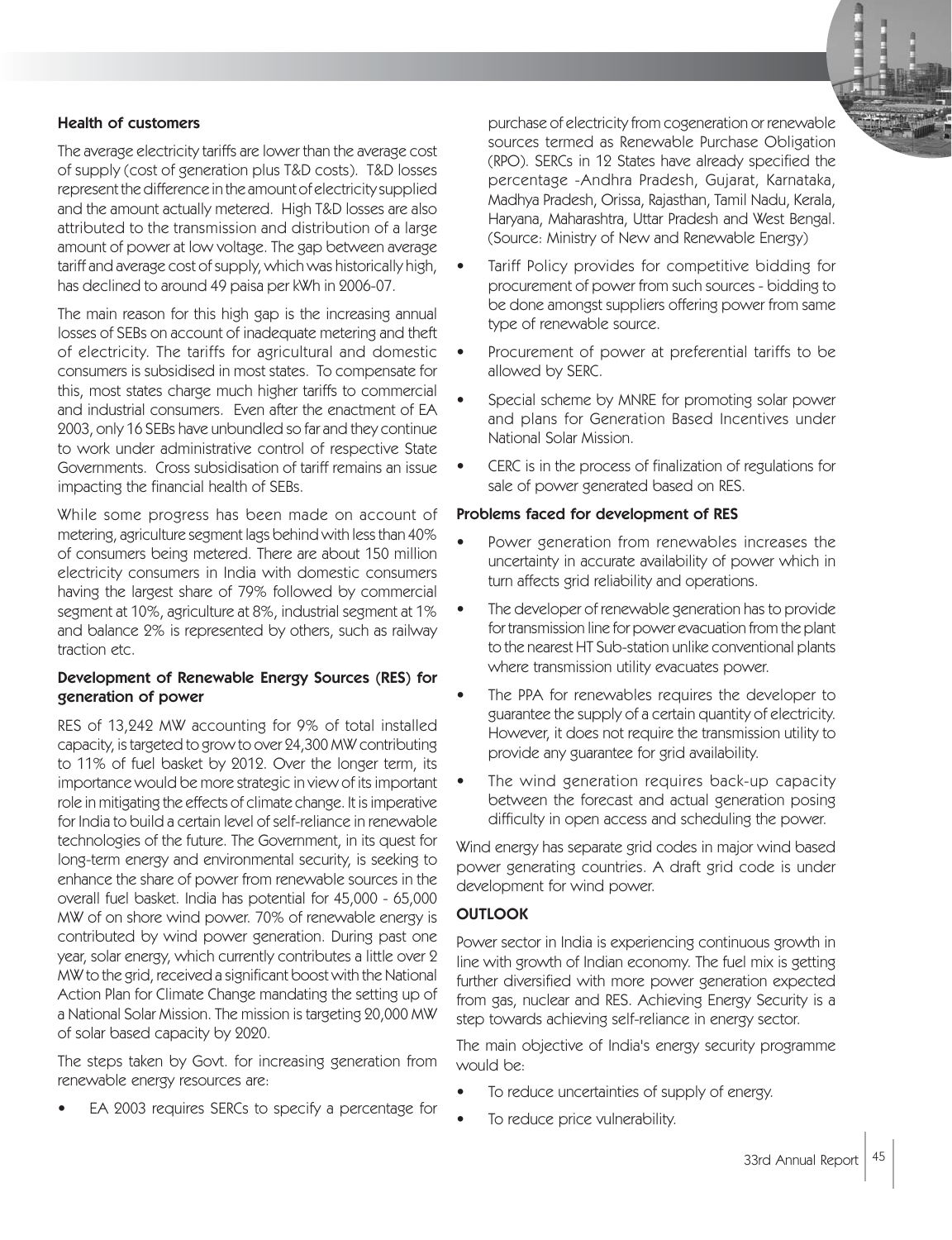- Minimize the risk of non-availability of energy sources during emergency situations.
- Minimize the risks arising out of equipment failures.

As regards enhancing fuel security, Govt. has taken measures such as allotting coal mines to power generating companies in Central sector, State sector and Private sector companies, paving way for appointment of a Coal Regulator, allowing 100 % FDI in coal mining for captive purpose to power companies and creating a SPV for acquiring coal assets abroad with an equity base of Rs. 35,000 million.

In order to reduce supply risk, Govt. has already initiated bulk ordering of capital equipment for 11 units with a stipulation that selected contractors would set up manufacturing facility in India resulting in transfer of technology.

We attempt to give some more details concerning certain aspects of the sector and the Company by way of information and analysis.

## NTPC VIS-A-VIS ALL INDIA

With approximately 20% of capacity, your Company contributes to around 29% of nation's generation.

|                              | <b>All India</b> | <b>NTPC</b> | % share |
|------------------------------|------------------|-------------|---------|
| Capacity (MW)                | 147,965          | 27,850      | 18.82%  |
| Generation (MU)              | 723,794          | 206,939     | 28.59%  |
| Capacity incl. JVs<br>(MW)   | 147,965          | 30,144      | 20.37%  |
| Generation incl. JVs<br>(MU) | 723,794          | 212,539     | 29.36%  |

Source: All India Data - CEA's executive summary

Your Company is 25th largest amongst listed global utilities as per Forbes Global 2000 ranking published in the year 2009. It is also ranked as fourth amongst Asian utilities after Korea Electric Power Company, Korea, Kansai Electric Power, Japan and Chubu Electric Power, Japan and also as 317th largest company in the world by Forbes Global 2000.

Over the last fiscal, operationally NTPC stations performed better than collective performance of any other sector.

| PLF COMPARISON (%) |         |         |                 |
|--------------------|---------|---------|-----------------|
|                    | 2008-09 | 2007-08 | <b>Increase</b> |
| Central sector     | 84.30   | 86.74   | $-2.44$         |
| State sector       | 71.17   | 71.89   | $-0.72$         |
| Pvt sector         | 91.01   | 90.77   | 0.24            |
| National avg.      | 77.19   | 78.61   | $-1.42$         |
| <b>NTPC</b>        | 91.14   | 92.24   | $-1.10$         |

PLF COMPARISON (%)

After excluding your Company's PLF, national average PLF will reduce to 72.23% approximately during fiscal 2009 as compared to 73.60% approximately during last fiscal.

National Availability Factor for coal stations was 85.04% during fiscal 2009 as compared to 84.76% last year. As against national AVF, your Company's coal stations had AVF of 92.23% during fiscal 2009 as compared to 93.86% last year.

## **COMPETITION**

Being the largest power generating company in the country with market share of 20% in terms of installed capacity and about 29% in terms of national generation, your Company is a dominant player in the field of generation. The entity with the next largest market share of 7.14% is Maharashtra State Generating Co. which has an installed capacity of 10,563 MW. With the capacity expansion plans in place, your Company is poised to retain its leadership position in future as well even though the competition may increase due to enhanced investments in the sector ushered by reforms.

# RISKS AND CONCERNS

The Company has to sustain its leadership position in the country by growing at a CAGR of 10.59% till 2017 and at the same time improve its operational efficiency to continue to generate at high PLF minimizing the outages. In order to reduce dependence on conventional fuel, the Company is foraying into hydro, nuclear and nonconventional energy sources. As a step in backward integration, the Company is entering into coal mining business and also LNG value chain.

The strategies adopted to achieve above activities make us susceptible to various risks. We have taken adequate measures to address such concerns by developing adequate systems and practices. In order to institutionalize the risk management in the Company, an elaborate Enterprise wide Risk Management framework is being finalized. As part of the implementation of ERM framework, an Enterprise Risk Management Committee (ERMC) with various Executive Directors as its members, has been constituted with an objective to review & strengthen the risk management framework. Enterprise risk management committee after deliberations has identified enterprise wide risk and various action plans for short term as well as long term are being formulated to mitigate these risks.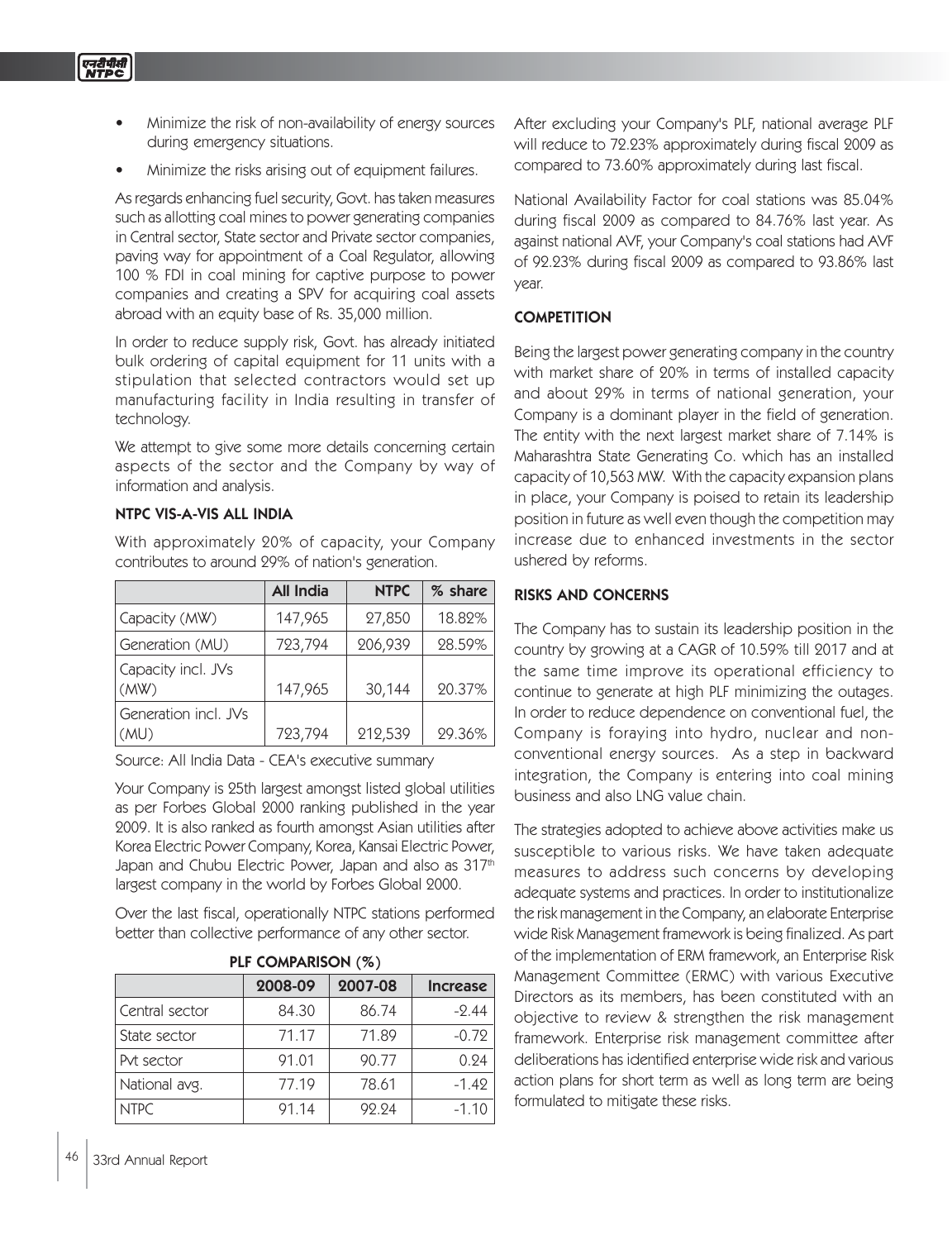



## **Overall flow of risk information**

### INTERNAL CONTROL

Your Company has robust internal systems and processes in place for smooth and efficient conduct of business. Your Company complies with relevant laws and regulations. Suitable delegation of power and also the guidelines for preparation of accounts have been issued for uniform compliance. In order to ensure that all checks and balances are in place and all internal control systems are in order, regular and exhaustive internal audits are conducted by experienced firms of Chartered Accountants in close coordination with Company's own Internal Audit Department. Besides, the Company has two Committees of the Board viz. Audit Committee and Committee on Management Controls to keep a close watch on compliance with Internal Control Systems.

During last fiscal, a well defined Internal Control Framework has been developed identifying key controls and supervision of operational efficiency of designed key controls by Internal Audit. The framework is presently under implementation phase and is aimed at providing elaborate system of checks and balances based on self assessment as well as audit of controls conducted by Internal Audit at process level. The system will facilitate identification of gaps, if any, under design or operational phase and reporting of the same to Audit Committee. The CEO/CFO certification on adequacy of Internal Control will be based on this system.



This will go a long way in reinforcing the commitment to adopt best corporate governance practices in respect of internal controls over financial reporting.

## FINANCIAL DISCUSSION AND ANALYSIS

A detailed financial discussion and analysis is furnished below on Reported Audited Financial Statements and Adjusted Profit. The Adjusted Profit has been arrived at after adjustments on account of one-off items/extra ordinary items

which have been indicated against each broad category of revenue and expense to explain better the YoY performance.

## A Results of Operations

#### 1 Gross Income

|                                                           | Fiscal 2009 | Fiscal 2008           | % Change  |
|-----------------------------------------------------------|-------------|-----------------------|-----------|
| Units of electricity<br>sold (million units)              | 193688      | 187988                | 3.03%     |
| Income                                                    |             | Amount in Rs. Million |           |
| <b>Energy Sales</b><br>(Excl Electricity<br>Duty)         | 417,913     | 369,462               | 13.11%    |
| Energy Internally<br>Consumed                             | 514         | 409                   | 25.67%    |
| Consultancy &<br>other services                           | 1,325       | 1,039                 | 27.53%    |
| Other income<br>excluding)<br>income related<br>to OTSS*) | 21,330      | 16,242                | 31.33%    |
| Income related<br>to OTSS <sup>*</sup>                    | 11,476      | 12,961                | $-11.46%$ |
| <b>Gross Income</b>                                       | 452,558     | 400,113               | 13.11%    |

\*OTSS-One Time Settlement Scheme

The gross income of the Company comprises of income from sale of electricity, consultancy and other services, and interest earned on investments such as term deposits and bonds (issued under one-time-settlement scheme). The gross income for fiscal 2009 is Rs.452,558 million as against Rs.400,113 million in the previous year registering an increase of 13%. This gross income excludes provisions written back. Each element of income is discussed below.

#### 1.1 Sale of Electricity

Your Company sells electricity to bulk customers comprising, mainly, electricity utilities owned by State Governments. Sale of electricity is made pursuant to long-term power purchase agreements entered into for 25 years in case of most of our coal-fired plants and for 15 years in case of most of gas-fired plants in line with the estimated average life of the plants. The agreements are renewed or extended upon expiry of the initial term.

Income from sale of electricity for the fiscal 2009 was Rs.417,913 million which constituted 92% of the gross income. The income from sale of electricity has increased by 13% over the previous year's income of Rs. 369,462 million partly due to increase in fuel cost which is a pass through and partly due to a 3.03%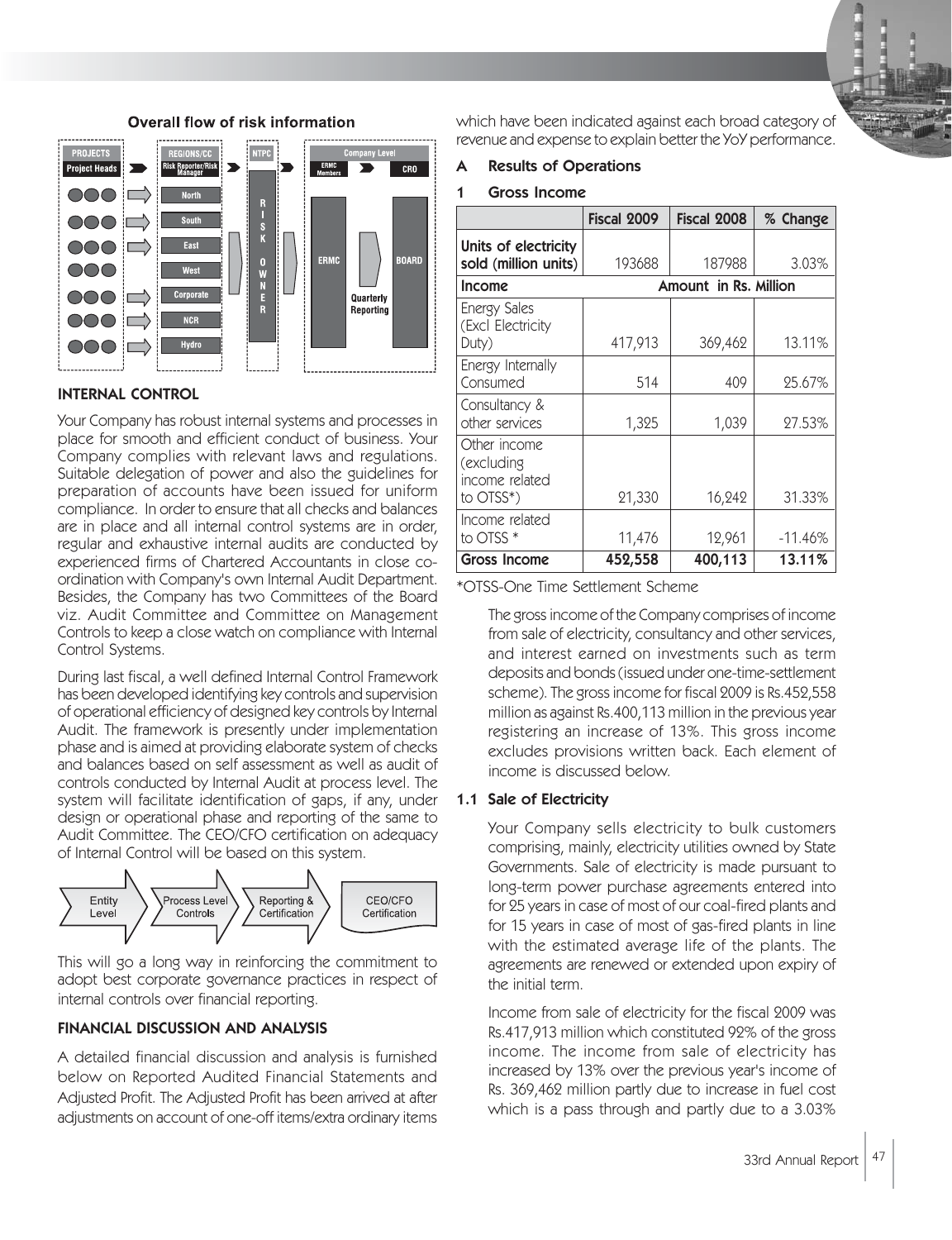increase in units sold as a result of increase in the commercial capacity by 2000 MW comprising two units of 500 MW each of Sipat Stage-II and Kahalgaon Stage II. Sale of electricity is also higher on account of one unit of Vindhyachal-III (500 MW), which was in commercial operation for the entire fiscal 2009 as compared to part of fiscal 2008. In line with tariff regulations, income from sale of electricity also includes the actual tax payments in respect of generation business recoverable from the customers amounting to Rs.7,583 million for fiscal 2009 as against Rs.22,761 million for the last fiscal. The reduction in tax recoverable from customers is primarily due to receipt of income tax refund amounting to Rs.13,953 million pertaining to previous years received during fiscal 2009, of which Rs.11,553 million is payable to customers. If the income tax recoverable from beneficiaries is excluded from income from sale of electricity, it has increased by 18% over last fiscal.

The average selling price this year has increased to Rs. 2.12 per unit compared to Rs. 1.84 per unit in the previous year. The increase is mainly due to increase in variable changes on account of fuel and partly due to increase in fixed charges. The average tariff includes adjustments pertaining to previous years. Excluding adjustment of sales pertaining to previous period, the average selling price would be Rs. 2.07 per unit in the current year as against Rs. 1.79 per unit in the previous year.

There has been 100% realization of the dues during the last six years. All the beneficiaries have opened and are maintaining Letter of Credit equal to or more than 105% of average monthly billing as per One-Time Settlement Scheme. In order to ensure prompt and early payment of bills for supply of energy to beneficiaries, your company has formulated an innovative Rebate Scheme by way of providing graded incentive for early payment based on the provisional bill raised on the last working day of the month. This has resulted in realization of nearly 66% of the energy bill within a week of presentation of bill for the month.

#### **Tariffs**

The charges for electricity are based on tariff rates determined by the CERC. The tariff rates consist of a fixed charge which is recoverable based on plant availability, variable charges on account of fuel costs and an unscheduled interchange charge for the deviation in generation with respect to schedule payable (or receivable) at rates linked to frequency prescribed in the regulation to bring grid discipline. The CERC sets

tariff rates on a plant-by-plant basis in accordance with the tariff regulations/norms notified by them.

Since April 1, 2004, our tariffs are determined pursuant to the CERC's tariff regulations applicable for fiscal 2005 to fiscal 2009. The significant elements of the fixed charges permissible under the regulations are:

- Return on equity at 14%, on a post-tax basis based on a prescribed 70:30 debt to equity ratio for new projects.
- Actual interest cost incurred on normative debt.
- Interest on working capital determined on a normative basis.
- Depreciation on plant and machinery calculated at 3.6% for coal based stations and 6% for gas based stations.
- Normative operation and maintenance costs determined by the CERC based on size of unit, on a per megawatt basis.

Variable charges for the electricity sold are determined on the basis of landed cost of fuel applied on the quantity of fuel consumption derived on the basis of norms for heat rate, auxiliary consumption, specific oil consumption etc.

Besides the fixed capacity charges and the variable charges, the other elements of tariff are:

- Incentives payable at the rate of Rs. 0.25 per unit for operating plants at PLF of more than 80%.
- Exchange rate variations as per Regulations.
- The unscheduled interchange charge payable (or receivable) at rates prescribed in the Regulations.
- Taxes related to income arising from the generation activities of the Company are recoverable from the customers.

Tariff for all the stations is based on orders issued by CERC. Final tariff orders have been issued for Vindhyachal-III and Unchahar-III, during the fiscal 2009. For the rest of the stations tariff orders were issued prior to fiscal 2009.

CERC has issued new Tariff Regulations for the period 2009-14, which is a balanced regulation for both consumers and investors.

# Provisional Tariffs

In case of stations where CERC has not yet fixed the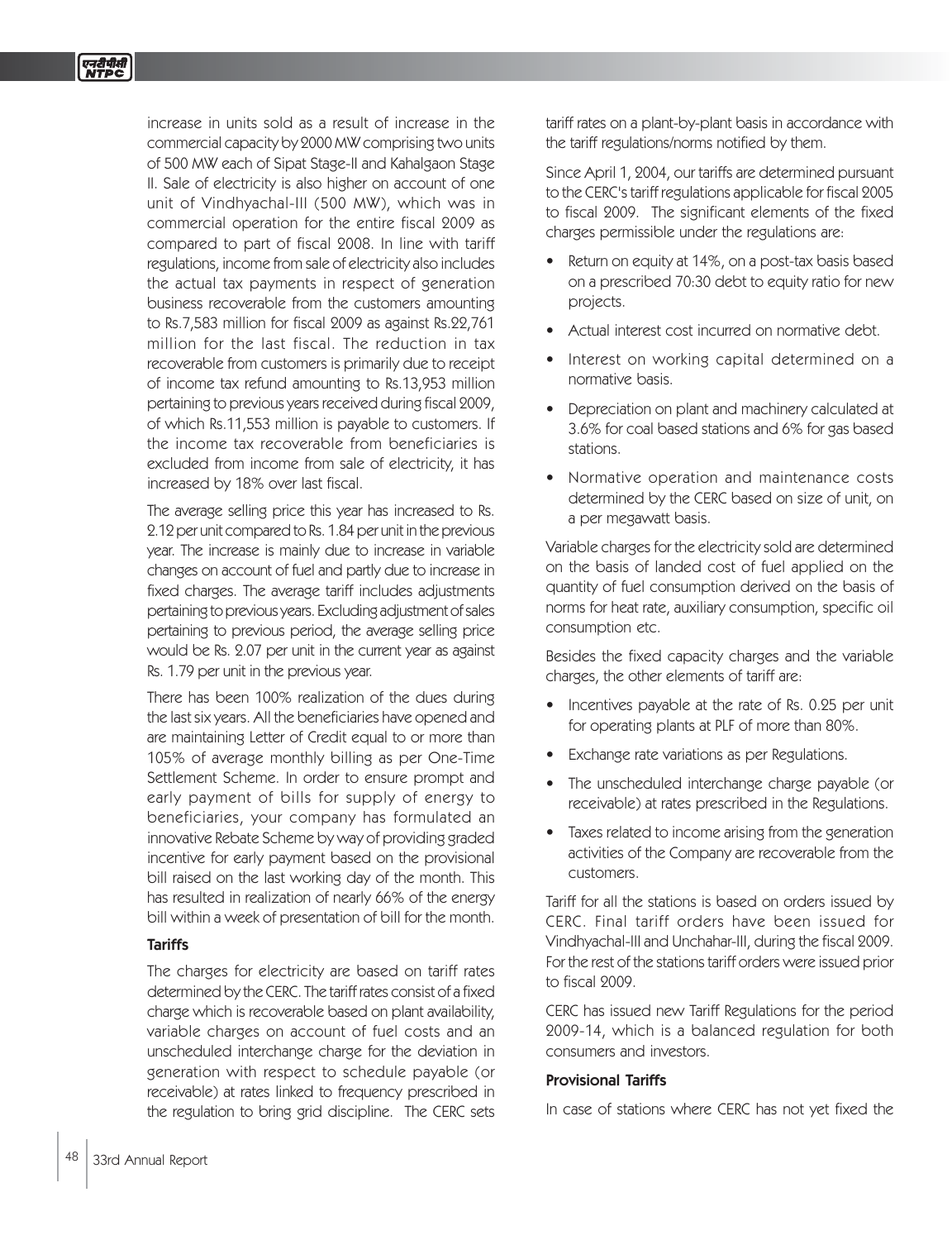final tariff, revenues are booked based on the assessment of the likely final tariff based on the CERC regulations. When CERC fixes the final tariff for these stations, adjustments are made to revenues on the basis of the final order to the extent of the difference between the provisionally booked revenues and the revenues based on the tariffs determined by CERC.

CERC is yet to issue final tariff orders in respect of two stations, namely, unit 1 and 2 each of Sipat-II and Kahalgaon-II. Accordingly, sales of Rs.13,172 million for fiscal 2009 relating to these units/stations have been recognized on provisional basis (explained in note 2(a) of Note on Accounts, Schedule-26).In addition sales of Rs. 14,402 million in respect of Badarpur Thermal Power Station has been provisionally recognized on the basis of principles enunciated under CERC Regulations, 2004. (explained in note 2(c) of Note on Accounts, Schedule-26).

## 1.2 Energy Internally Consumed

Energy internally consumed relates to own consumption of power for construction works at station(s), township power consumption etc. It is valued at variable cost of generation and is shown in sales with a debit to respective expense head under power charges. The increase in energy internally consumed by 26% is commensurate with increase in fuel charges over the previous year.

#### 1.3 Consultancy and other services

Accredited with an ISO 9001:2000 certification, the Consultancy Division of your Company undertakes the consultancy and turnkey project contracts for domestic and international clients in the different phases of power plants viz engineering, project management, construction management, operation and maintenance of power plants.

During the year, Consultancy Division posted an income of Rs 1,325 million as against Rs. 1,039 million achieved in the last fiscal. In the fiscal 2009, it has recorded a profit of Rs. 452 million as against Rs. 368 million in the last fiscal. A total of 53 orders valued at Rs 1,888 million were secured by the Division during the year including 7 overseas assignments of Rs 40 million.

#### 1.4 Other Income

'Other income' in fiscal 2009 was Rs. 32,806 million as compared to Rs. 29,203 million in the fiscal 2008. Broadly the break up of other income is as under:

| Rs Million |  |
|------------|--|
|            |  |

|                                   | <b>Fiscal 2009</b> | <b>Fiscal 2008</b> |
|-----------------------------------|--------------------|--------------------|
| Interest for the year on tax      |                    |                    |
| free bonds /Loan to               |                    |                    |
| State Govt.                       | 11,476             | 12,961             |
| Income on investment of           |                    |                    |
| surplus cash                      | 16,270             | 14,136             |
| Dividend from JVs                 |                    |                    |
| and Subsidiaries/Interest         |                    |                    |
| from subsidiaries                 | 180                | 110                |
| Income earned on other            |                    |                    |
| heads such as hire charges,       |                    |                    |
| profit on disposal of assets, etc | 3,705              | 2,391              |
| Interest on income tax refunds    |                    |                    |
| (non-recurring)                   | 2,199              |                    |
| <b>Total</b>                      | 33,830             | 29,598             |
| Less: Transfer to EDC/            |                    |                    |
| development of coal mines         | 414                | 395                |
| Less: Transfer to Deferred        |                    |                    |
| Foreign Currency Fluctuation      |                    |                    |
| Liability                         | 610                |                    |
| Net other income                  | 32,806             | 29,203             |

'Other income' mainly comprises of income from bonds issued under One Time Settlement Scheme (OTSS), income from investment of surplus cash, dividend on equity investment in joint ventures & subsidiaries and miscellaneous income.

Interest income from OTSS bonds for fiscal 2009 is Rs.11,476 million as compared to Rs. 12,961 million in fiscal 2008.The reduction in interest income to the extent of Rs.1,485 million is due to redemption of OTSS bonds amounting to Rs.16,515 million. This reduction in interest income on OTSS bonds is partially offset by increase in income of Rs.2,134 million earned on account of investments made from surplus cash. The income on investment of surplus cash has registered a 15% increase over last fiscal. The income on investment of surplus cash also includes dividend earned from mutual fund investments amounting to Rs.361 million.

We have earned Rs.138 million as dividend from our investments in joint venture and subsidiary companies. Another Rs.42 million has been earned as interest from loan of Rs.300 million extended to Kanti Bijlee Utpadan Nigam Limited, one of our subsidiaries. Further, an amount of Rs.3,705 million has been earned from various other sources such as hire charges, profit on disposal of assets, interest on loans to joint venture company etc. as compared to Rs.2,391 million earned in the last fiscal,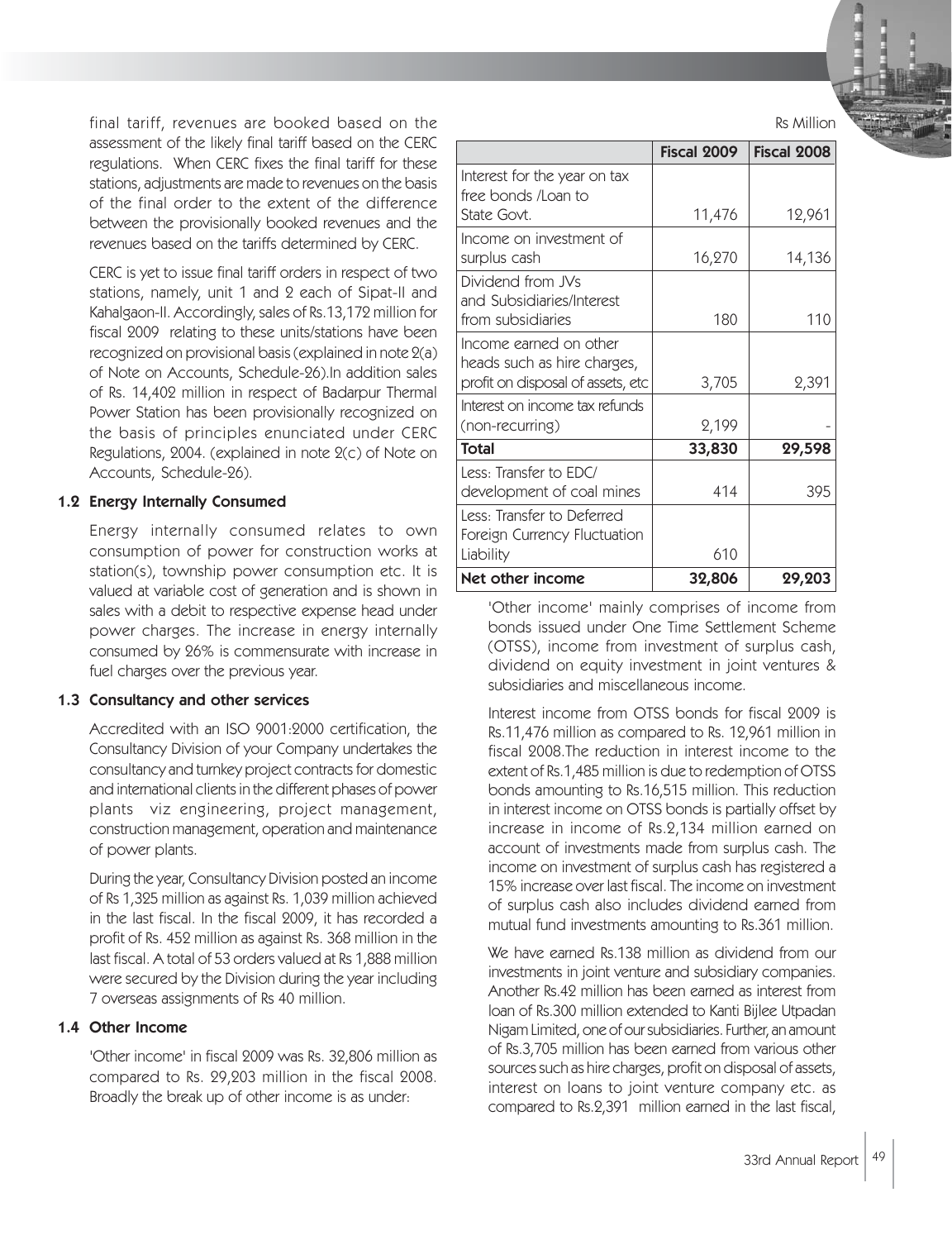registering an increase of 55%. The increase is mainly due to increase in interest received from customers as per CERC regulations. This also includes interest of Rs.220 million earned during the current year from loan of Rs.1,700 million extended to Ratnagiri Gas and Power Private Ltd., a joint venture company.

Commissioner of Income Tax (Appeals) had issued a favourable decision on certain issues relating to previous years consequent to which net tax refund of Rs.2,400 million has become payable to your company and the interest earned on this refund amounting to Rs.2,199 million has been accounted under "other income" for fiscal 2009.

#### 1.5 Adjusted Gross Income

The gross income reported for the year includes certain revenues pertaining to previous years. The revenues from sale of electricity for the fiscal 2009 include Rs.10,201 million pertaining to previous years which have been recognized in sales based on the orders of the CERC /Appellate Tribunal (explained in note 2(d) of Note on Accounts, Schedule-26). Similarly, for fiscal 2008, an amount of Rs.11,336 million pertaining to previous years was included in the sales.

As per CERC Tariff Regulations, 2004 exchange rate variation on interest payments and loan repayments corresponding to the normative loans considered for tariff of stations/units is payable/ recoverable to/from the beneficiaries on repayment of the loans and interest thereon. Pursuant to opinion of Expert Advisory Committee of the ICAI, foreign exchange variation on restatement of foreign currency loans as at the Balance Sheet date which is payable/recoverable to/from customers later on settlement is accounted for by creating a deferred liability/asset in the accounts instead of adjusting the same in the profit & loss account. Such exchange differences recoverable from customers amounting to Rs.1,894 million were accounted in the sales during fiscal 2009 as against Rs. 250 million accounted in previous year.

The gross income of the company after such adjustments is as under:

|                                                          | Fiscal 2009 | Fiscal 2008 |
|----------------------------------------------------------|-------------|-------------|
| Gross Income                                             | 452,558     | 400,113     |
| Less:                                                    |             |             |
| Sales of previous years                                  | 10,201      | 11,336      |
| <b>Exchange Fluctuation</b><br>receivable from customers | 1,894       | 250         |
| Interest on income<br>tax refunds                        | 2,199       |             |
| <b>Adjusted Gross Income</b>                             | 438,264     | 388,527     |

#### 2 Expenditure

#### 2.1 Expenditure related to operations

|  | Rs.Million |
|--|------------|
|  |            |
|  |            |
|  |            |

| <b>Expenditures</b>                                    | <b>Fiscal</b><br>2009 | Rs per<br>kwh | <b>Fiscal</b><br>2008 | Rs per<br>kwh |
|--------------------------------------------------------|-----------------------|---------------|-----------------------|---------------|
| Commercial<br>Generation -MU                           | 206156                |               | 200280                |               |
| Fuel                                                   | 271,107               | 1.32          | 220,202               | 1.10          |
| Employees'<br>remuneration<br>and benefits             | 24,631                | 0.12          | 18,960                | 0.10          |
| Generation,<br>administration<br>and other<br>expenses | 18,192                | 0.09          | 16,284                | 0.08          |
| <b>Total</b>                                           | 313,930               | 1.53          | 255,446               | 1.28          |

The expenditure incurred on fuel, employees, generation, administration and other expenses for the fiscal 2009 was Rs.313,930 million which is 23% more than the expenditure of Rs.255,446 million incurred during the previous year. In terms of expenses per unit of power produced, it was Rs. 1.53 per unit in fiscal 2009 in comparison to Rs. 1.28 per unit in the previous year. This increase is mainly due to increase in imported coal consumption and also increase in transportation cost of coal. The increase in commercial generation due to additional capitalization has resulted in an additional operational expenditure of Rs.10,764 million. A discussion on each of these components is given below.

#### 2.1.1 Fuel

Rs Million

Expenditure on fuel constituted 86% of the total expenditure relating to operations, same as in previous year. Expenditure on fuel was Rs.271,107 million in fiscal 2009 in comparison to Rs. 220,202 million in fiscal 2008 representing an increase of 23%.The break-up of fuel cost in percentage terms is as under:

|                         | Fiscal 2009        | Fiscal 2008 |  |  |
|-------------------------|--------------------|-------------|--|--|
| Fuel cost (Rs./million) | 220,202<br>271,107 |             |  |  |
|                         | % break-up         |             |  |  |
| Coal                    | 70%                | 70%         |  |  |
| Gas                     | 15%                | 17%         |  |  |
| Oil                     | 10%                | 8%          |  |  |
| Naphtha                 | 5%                 | 5%          |  |  |

The higher fuel expenses were mainly due to increase in fuel prices. Coal India Limited (CIL) had increased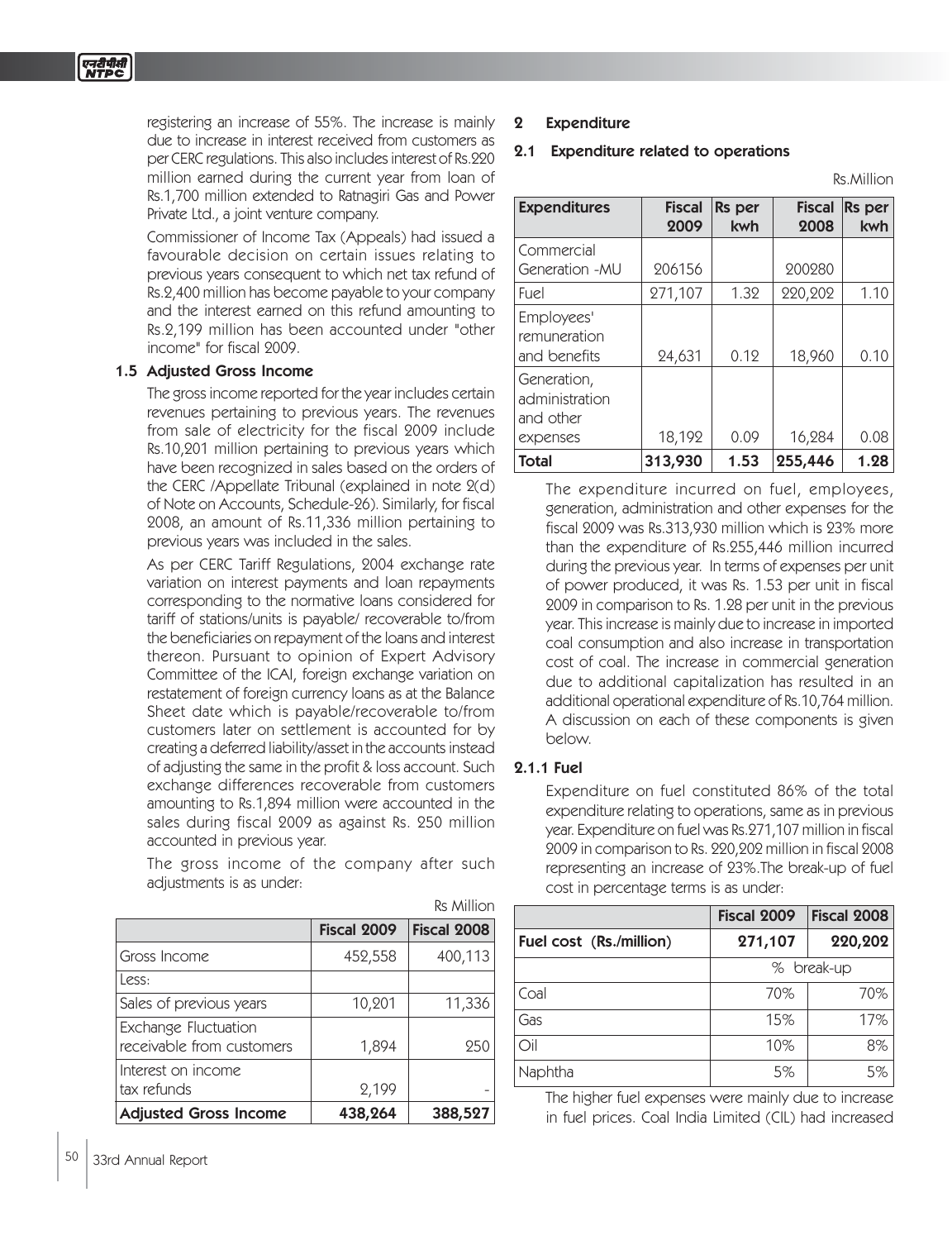the price of coal from December 13, 2007 by about 10%. This increase was reflected only for last quarter during fiscal 2008 while increase is reflected for full year during fiscal 2009. There has also been increase in the price of gas and oil during fiscal 2009. Fuel cost per unit generated increased to Rs.1.32 in fiscal 2009 from Rs. 1.10 in fiscal 2008.The increase in fuel cost due to addition of commercial capacity is Rs. 9,249 million.

The power plants of the company use Coal and natural gas as the primary fuels. The oil is used as a secondary fuel for coal-fired plants and naphtha as an alternate fuel in gas-fired plants. Under the tariff norms set by the CERC, your Company is allowed to pass on fuel charges through the tariff, provided the company meets certain operating parameters. The company purchases coal under the long term coal supply agreements with subsidiaries of Coal India Limited (CIL) and with Singareni Collieries Company Limited. A model Coal Supply Agreement (CSA) has been signed with CIL on May 29, 2009 which is valid for 20 years with a provision for review after every 5 years.

In an effort to encourage coal companies to supply Annual Contracted Quantity (ACQ), new CSA provides for incentive payments as a percentage of Weighted Average base price of coal in the following three slabs:

| Supplies in the range of | <b>Rate of Incentive</b> |
|--------------------------|--------------------------|
| 90%-95% of the ACQ       | 1ሰ%                      |
| 95%-100% of the ACQ      | 90%                      |
| Supplies exceeding ACQ   | 40 V                     |

CSA also contains clauses of penalty for under supply/ under off-take by coal companies and power plants respectively. The price and other charges for coal, as per new CSA, will be as notified by CIL for its subsidiary companies from time to time.

Separate CSAs have to be signed by each station with the respective subsidiaries of CIL. Six stations have signed CSAs with CIL subsidiaries in line with model CSA till July 27, 2009.

During the fiscal 2009, coal based stations consumed 129.49 Million Tonnes of coal as against 123.96 Million Tonnes in the fiscal 2008.This was including 4.71 Million Tonnes of coal which was imported as compared to 2.63 Million Tonnes imported in fiscal 2008.

The company sources gas domestically under an administered price and supply regime. The main gas supplier is GAIL. Gas prices are fixed by the Ministry of Petroleum and Natural Gas. 10.76 Million Metric Standard Cubic Meters per Day (MMSCMD) of gas was

received during the fiscal 2009 as against 11.80 MMSCMD received in fiscal 2008. This includes 2.08 MMSCMD of spot gas and fall back RNLG as compared to 2.81 MMSCMD of spot gas last year. The reduction in the supply of APM/PMT gas was on account of shutdown of the ONGC platforms in June 08, Jan 09 and March 09. Further, due to high prices of spot RLNG till July 08, there were fewer schedules received from the beneficiaries on RLNG, Further, since October 08 onwards, there was a fall in crude oil prices resulting in Naphtha price becoming cheaper than Spot RLNG. Accordingly, liquid fuel consumption at the stations increased due to higher scheduling by the beneficiaries on Naphtha as it was cheaper.

To meet the shortfall in supply of Natural Gas from GAIL, the Company sought supplies of RLNG on limited tender basis from all the known gas suppliers in the country. These supplies are being contracted on best effort basis with no penalty either on the supplier or the buyer for supplies not offered / not off taken. During fiscal 2009, supplies to the extent of 730.05 MMSCM were received from the various suppliers. Further, supplies were also received from IOCL on "fall back" basis to the extent of 10.62 MMSCM. Thus, the total consumption of RLNG during the year was 740.67 MMSCM.

Rajiv Gandhi Combined Cycle Power Project (RGCPP), Kerala generates power on naphtha as no gas supply is available. Besides RGCPP, other gas based stations also used Naphtha depending upon the demand from customers and schedule from load dispatch centres. During the fiscal 2009, 0.923 million MTs of naphtha was consumed as against 0.683 million MTs in the previous year.

#### 2.1.2 Employees' Remuneration and Benefits

Employees' remuneration and other benefits have increased by 30% from Rs. 18,960 million in fiscal 2008 to Rs.24,631 million in fiscal 2009. Employees' remuneration and benefits expenses include salaries and wages, bonuses, allowances, benefits, contribution to provident and other funds and welfare expenses. These expenses account for approximately 8% of our operational expenditure in fiscal 2009 as compared to 7% in fiscal 2008.

The primary reason for increase in employee cost is the increase in provision made for pay revision of the employees of the Company which is due w.e.f. 1st January 2007. Pending implementation of pay revision, provision of Rs.5,342 million has been updated for fiscal 2009 as compared to a provision of Rs.4,094 million for fiscal 2008 towards wage revision on an estimated basis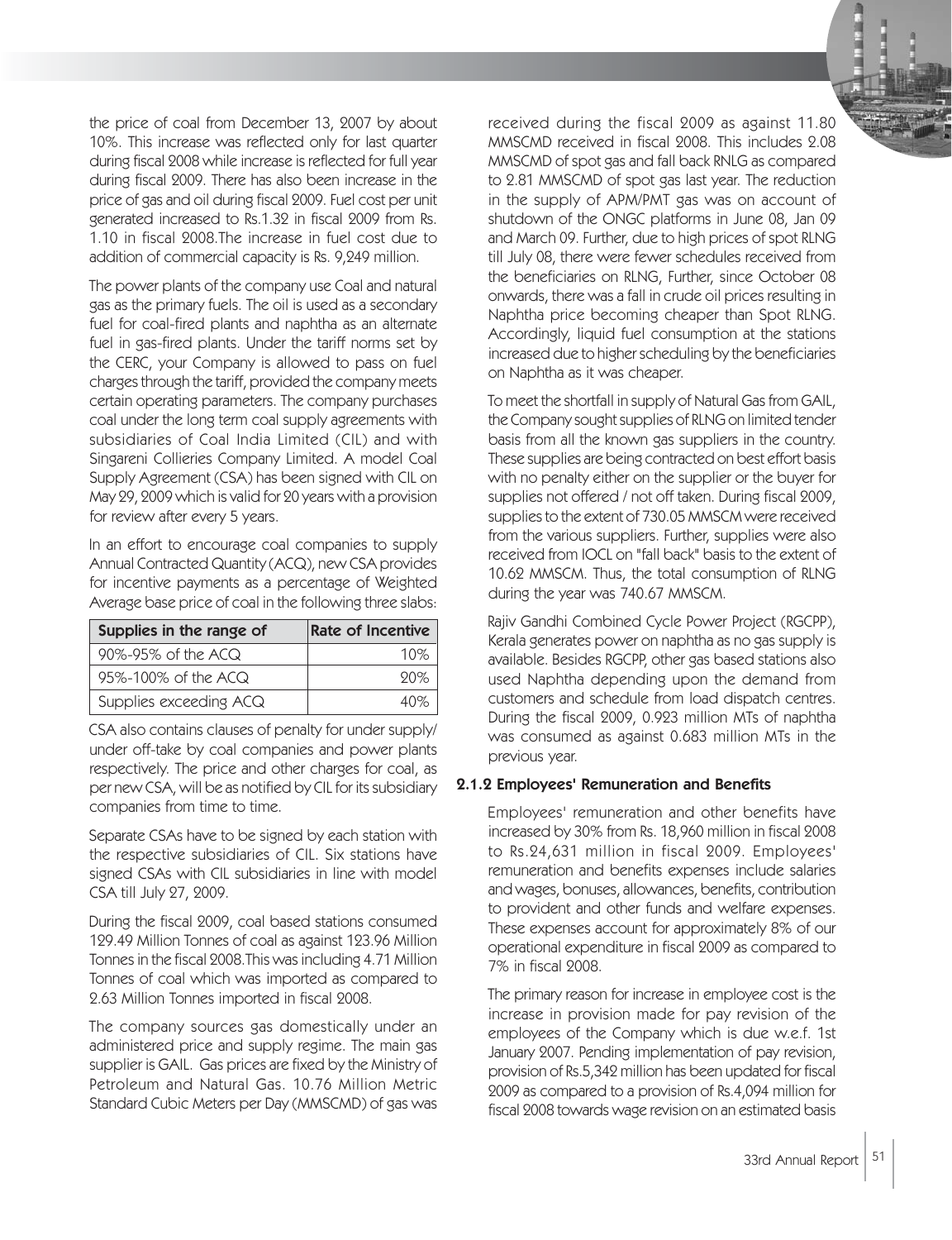having regard to the guidelines issued by Department of Public Enterprises, GOI. Out of the total wage provision of Rs. 5,342 million, an amount of Rs. 3,142 million has been paid as ad-hoc advance towards pay revision (explained in note 5 of Note on Accounts, Schedule-26).

On acceptance of recommendation of 2<sup>nd</sup> pay revision committee by the Govt of India increasing the ceiling of gratuity payment to Rs. 1 million from Rs. 0.35 million for an employee, during fiscal 2009, an amount of Rs.4,837 million has been recognized as expense for gratuity/ pension as compared to Rs.572 million last fiscal (explained in note 16 of Note on Accounts, Schedule-26). The balance increase includes additional incentives and other related benefits to employees alongwith normal annual increase in employee remuneration and benefits. This resulted in an increase in the employee cost per unit of generation from Rs.0.10 in the previous fiscal to Rs.0.12 in the current fiscal. The increase in employee cost due to additional commercial capacity is Rs.868 million.

#### 2.1.3 Generation, Administration and Other Expenses

Generation, administration and other expenses consist primarily of repair and maintenance of buildings, plant and machinery, power and water charges, security, insurance, training and recruitment expenses and expenses for travel and communication. These expenses represent approximately 6% of our operational expenditure in fiscal 2009, same as in fiscal 2008. In absolute terms, these expenses increased to Rs.18,192 million in fiscal 2009 from Rs. 16,284 million in fiscal 2008 registering a hike of 12%. In term of expenses per unit of generation, it was Rs. 0.09 in fiscal 2009 as compared to Rs. 0.08 in previous fiscal. An amount of Rs. 647 million out of the above of Rs.1,908 million increase is attributable to addition of commercial capacity during fiscal 2009.

Repair & Maintenance expenses constitute 60% of total Generation, Administration and Other Expenses and have increased to Rs. 10,992 million from Rs. 10,255 million resulting in an increase of 7%.

The other increase in generation & administration expenses is mainly attributable to increase in miscellaneous expenses. The miscellaneous expenses have increased to Rs.1,027 million in fiscal 2009 from Rs. 477 million mainly due to Rs.531 million on account of arbitration award issued against the Company for one of our gas projects.

#### 2.1.4 Adjusted Expenditure related to Operations

The expenses pertaining to employees remuneration &

benefits and generation, administration and other expenses incurred at Corporate Centre (CC)/ Regional Headquarters/T&CC offices and which are common to operation and construction activities were hitherto allocated to Profit & Loss A/c and Incidental Expenditure during Construction (IEDC) in proportion of sales to annual capital outlay in the case of Corporate Office and sales to accretion to capital work-in-progress in the case of projects. Such CC expenses allocated to projects along-with expenses of the projects treated as IEDC were included in the cost of the related assets. This treatment of IEDC was as per the provisions of Accounting Standard (AS) 10 on 'Accounting for Fixed Assets' notified under the Companies (Accounting Standards) Rules, 2006 and the 'Guidance Note on Treatment of Expenditure during Construction Period' issued by the ICAI. During the fiscal 2009, due to withdrawl of the 'Guidance Note on Treatment of Expenditure during Construction Period' by the ICAI, your Company has modified accounting policy in relation to 'Treatment of Expenditure during Construction Period'. The administration and general overhead expenses directly attributable to construction of fixed assets at the corporate office and construction projects were allocated on a systematic basis and included the same in the cost of related assets and shown in the Schedule no. 25 renamed as 'Expenditure During Construction Period (Net)'. Thus profit for the fiscal 2009 are lower by Rs. 733 million due to reduced capitalization of expenses by lower transfer to EDC (explained in note 13b of Note on Accounts, Schedule-26).

If the impact of wage revision is adjusted, the operational expenditure for the fiscal 2009 and fiscal 2008 would be as follows:

Rs Million

|                                                      | <b>Fiscal 2009</b> | <b>Fiscal 2008</b> |
|------------------------------------------------------|--------------------|--------------------|
| Total Expenditure related<br>to Operations           | 313,930            | 255,446            |
| Less:                                                |                    |                    |
| Wage revision provision/<br>Pension /Gratuity        | 9,579              | 5,506              |
| Additional Incentive provision                       | 1,047              | 2,590              |
| Provision on account of<br>arbitration award         | 531                |                    |
| Impact due to withdrawal<br>of guidance note on IEDC | 733                |                    |
| Adjusted Expenditure<br>related to Operations        | 302,040            | 247,350            |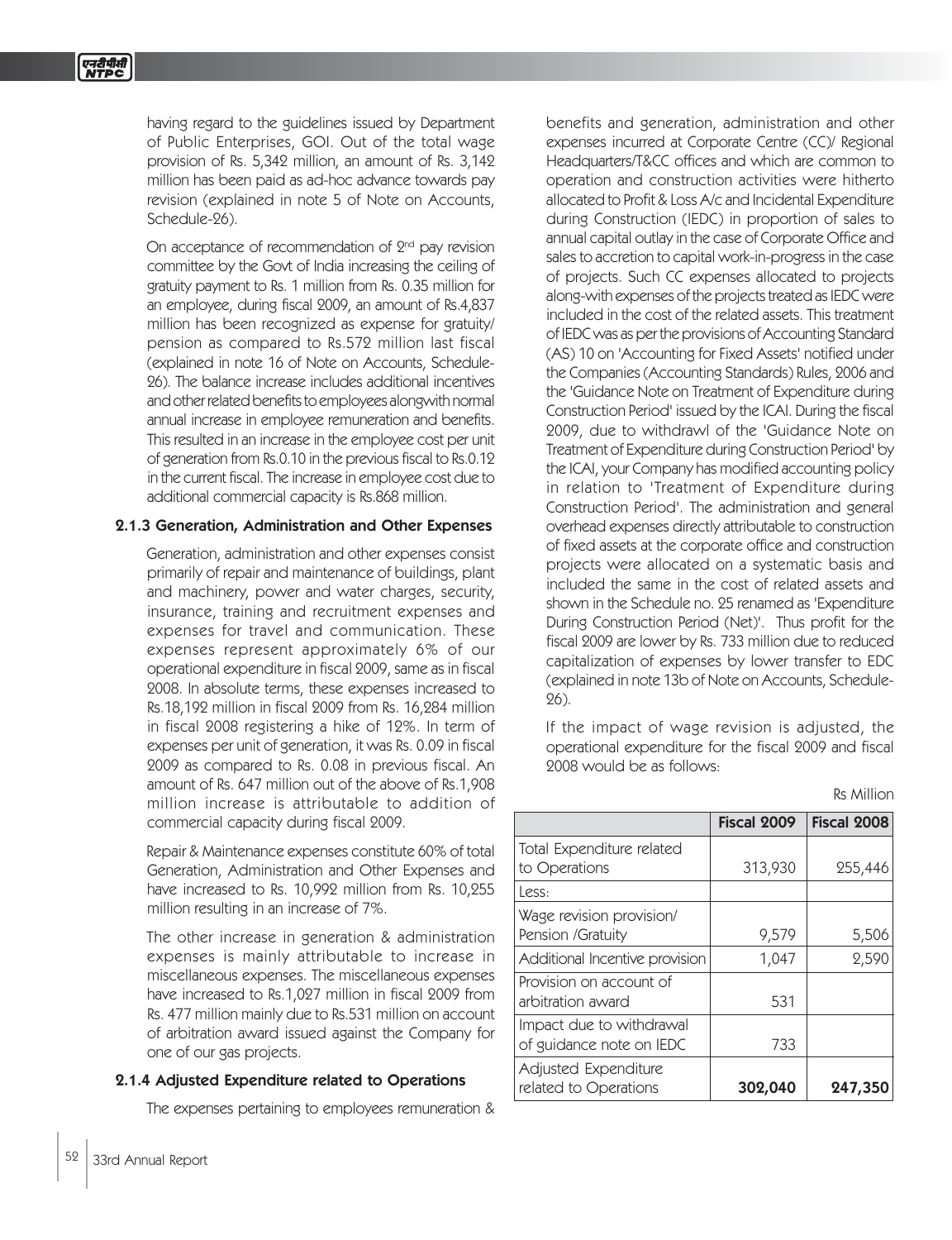2.2 Depreciation

As per the accounting policy of the Company, depreciation is charged on straight line method as per the rates given in the schedule set forth in the Companies Act, 1956 except for some items for which depreciation at higher rates is charged (please refer to Accounting Policy no. 12.2.1).

The depreciation charged to the profit and loss account during the year was Rs. 23,645 million as compared to Rs. 21,385 million in fiscal 2008, registering an increase of 11%. This is due to increase in gross block by Rs.89,850 million i.e. from Rs.533,680 million in the previous fiscal to Rs. 623,530 million in the current fiscal. The increase in gross block is largely on account of increase in commercial capacity by 2000 MW resulting in additional capitalization amounting to Rs. 68,987 million. Further, one 500 MW unit of Vindhyachal-III was declared commercial on July 15, 2007 with the result that while for previous year, depreciation was charged for 9 months, it has been charged for the entire fiscal 2009. The impact on depreciation for additional capitalization during the fiscal 2009 is Rs. 2,391 million which is partly offset due to reduced depreciation for older stations.

### 2.3 Provisions made (and written back)

During the fiscal 2009, the Company had made provisions amounting to Rs. 246 million in comparison to Rs.71 million provided for in fiscal 2008. The provisions were made mainly in respect of doubtful advances and claims, obsolescence /diminution in value of surplus stores and for other items. The increase in provision is mainly attributable to diminution in value of surplus items of inventory. During the fiscal 2009, the Company had also written back provisions made in earlier years amounting to Rs. 170 million in comparison to Rs. 64 million of provisions written back in fiscal 2008. During the fiscal 2009, write back is on account of receipt of Rs. 142 million in lieu of settlement of dues with M/s Gridco, Orissa in respect of taken over Talcher thermal power project.

#### 2.4 Interest and Finance Charges

The interest and finance charges for the fiscal 2009 were Rs. 20,229 million in comparison to Rs. 17,981 million in fiscal 2008. The details of interest and finance charges are tabulated below:

|                                   | Fiscal 2009 | <b>Fiscal 2008</b> |
|-----------------------------------|-------------|--------------------|
| <b>Interest Charges:</b>          |             |                    |
| Interest on borrowings            | 21,532      | 17,679             |
| Others                            | 701         | 174                |
| <b>Total Interest charges</b>     | 22,233      | 17,853             |
| Finance Charges                   | 7,902       | 8,198              |
| Total                             | 30,135      | 26,051             |
| Less: Adjustments and             |             |                    |
| transfers                         |             |                    |
| Exchange differences              |             |                    |
| regarded as adjustment            |             |                    |
| to interest costs                 | (2,688)     | 1,255              |
| Transfer to Foreign               |             |                    |
| <b>Currency Fluctuation Asset</b> | 342         |                    |
| Interest charges capitalised      | 12,171      | 6,286              |
| Finance charges capitalised       | 81          | 529                |
| Interest and finance              |             |                    |
| charges capitalised               | 12,252      | 6,815              |
| Net interest and                  |             |                    |
| finance charges                   | 20,229      | 17,981             |

Rs. Million

Interest amount on long term borrowings (including Interest during Construction) has increased by 22% over last fiscal due to increase in long term borrowings during the year by Rs. 73,914 million. However our average cost of borrowing has reduced to 7.16% in fiscal 2009 from 7.22 % in previous fiscal due to your company's ability to raise loans at competitive rates from domestic as well international sources. During fiscal 2009, the debt utilized by the Company had more proportion of foreign loans carrying lower rates of interest as compared to interest payable on domestic loans. Our borrowings are denominated in Rupees and foreign currencies.

The exchange differences in respect of overseas borrowings relating to fixed assets/capital work-inprogress are treated in accordance with provisions of Accounting Standard (AS) 11 issued by ICAI based on guidelines issued by Companies (Accounting Standards) Rules, 2006 issued by National Advisory Committee on Accounting Standards from time to time. Out of this, the exchange differences in respect of assets during the period of construction /renovation and modernisation are capitalized by transfer to EDC.

During the fiscal 2009, an unfavourable exchange rate variation treated as adjustment to interest costs amounting to Rs. 2,688 million increased the interest expenses while an amount of Rs. 1,255 million was reduced from interest expenses in fiscal 2008. The reason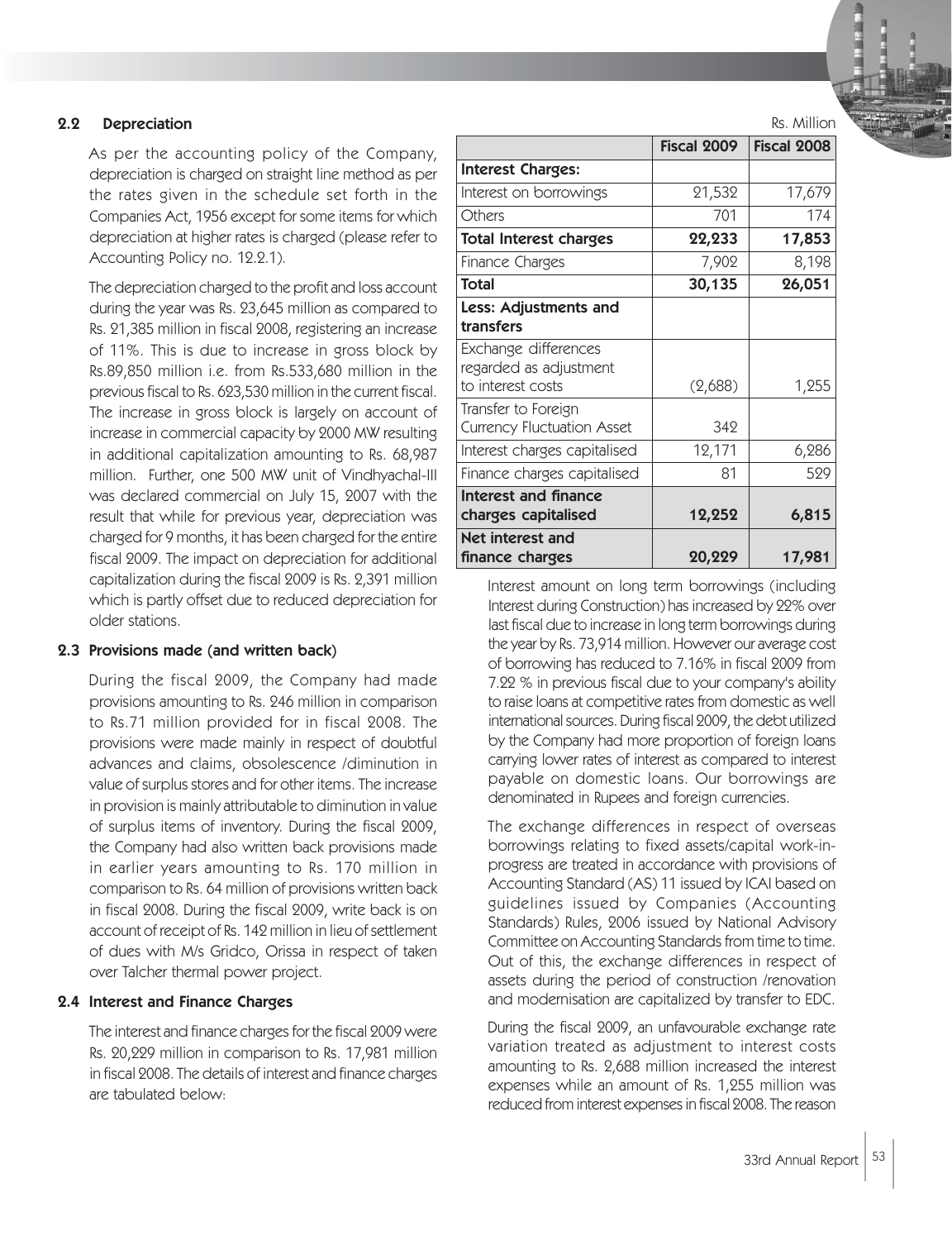for adverse amount of exchange rate variation is appreciation in the currencies of all our foreign denominated loans against Indian rupee namely, US dollar by 28%, Japanese yen by 31% and Euro by 8%. The USD, Japanese yen and Euro denominated loans contributed to about 67%, 29% and 4% respectively in the loan basket at the end of fiscal 2009 as compared to 67% and 32% in previous fiscal. The component of Euro has increased due to Euro denominated drawdowns made from loan extended by NIB during the year.

Interest charges (others) also include Rs. 538 million towards interest cost on account of award issued by the Arbitration Tribunal for one of our Gas Project.

The finance charges have decreased by 4% from Rs. 8,198 million in fiscal 2008 to Rs.7,902 million in fiscal 2009. The reduction is mainly due to decrease in rebate payable to customers as per the Rebate Scheme of the company from Rs.7,203 million in previous fiscal to Rs.6,700 million in current fiscal. In order to secure 100% realization of amounts billed, the Company had introduced a revised incentive scheme in 2008-09. The current Rebate Scheme provides for a rebate of 2.25% on the amounts credited to the Company's account on the first day of the month which gets reduced by  $0.05\%$  for each day's delay upto the  $5<sup>th</sup>$  day of the month provided that entire amount is credited to the Company's account. Beyond  $5<sup>th</sup>$  day, 2% rebate is allowed for credit to Company's account which gets progressively reduced to nil after 30 days. However, the Customer Reward of 0.75% of the outstanding Bond amount issued under One Time Settlement Scheme, which was paid during last fiscal, has been discontinued in the new Scheme.

For the fiscal 2009, an amount of Rs. 12,252 million relating to interest and finance charges of projects under construction was capitalized while the corresponding amount for the previous year was Rs. 6,815 million. However, if the impact of exchange difference is excluded, the interest and finance charge capitalized is Rs.11,441 million as against Rs.8,734 million last year registering an increase of 31%. This is due to deployment of debt in 15 projects where construction is in progress. During fiscal 2009, an amount of Rs.342 million has been transferred to Deferred Foreign Currency Fluctuation Asset on account of exchange differences recoverable from customers at a later date as per the accounting policy of the company.

The interest and finance charges for fiscal 2009 after these adjustments and without taking into account the exchange differences treated as adjustment to interest costs is Rs.17,814 million.

Rs. Million

|                                                                                 | Fiscal 2009 | <b>Fiscal 2008</b> |
|---------------------------------------------------------------------------------|-------------|--------------------|
| Total Interest charges less                                                     |             |                    |
| interest charges capitalised                                                    | 12,750      | 10,312             |
| Total Finance charges<br>excluding finance charges<br>capitalised & transferred |             |                    |
| to FC Fluctuation Asset                                                         | 7,479       | 7,669              |
| Net interest and                                                                |             |                    |
| finance charges                                                                 | 20,229      | 17,981             |
| Less: Adjustment of<br>exchange differences<br>regarded as borrowing cost       | 1,877       | 1,123              |
| Less: Interest cost on<br>account of arbitration award                          | 538         |                    |
| <b>Total Adjusted Interest</b><br>and Finance charges                           | 17,814      | 16,858             |

#### 2.5 Prior period income / expenditure

Certain elements of income and expenditure have been charged to the profit and loss account relating to previous years. For the fiscal 2009 a net amount of Rs. 1,083 million was charged as prior period expenditure whereas a net amount of Rs. 2,745 million was booked as prior period income to the profit and loss account in the previous year.

During fiscal 2009, there has been an impact on the profits of the Company due to change in accounting policies in respect of exchange differences. Based on the opinions of the Expert Advisory Committee (EAC) of the ICAI, foreign exchange gains amounting to Rs.7,536 million arising on foreign currency borrowings, which were hitherto charged to profit, have been reduced from the cost of asset to the extent the exchange loss has been earlier capitalized as per applicable Accounting Standards during construction period. Due to the above adjustment, depreciation of Rs.2,478 million pertaining to previous years has been written back through 'Prior Period Depreciation' (explained in note 13(a)I(i) of Note on Accounts, Schedule-26).

Similarly, as per the opinion of the EAC of the ICAI, foreign exchange (gain) of Rs. 99 million for the financial years 2004-05 to 2006-07 arising from restatement/ settlement of foreign currency monetary items in respect of transactions entered into on or after 1<sup>st</sup> April 2004, which were hitherto treated as IEDC at units under construction have been recognized in the P&L A/c through 'Prior Period Interest/Exchange differences'. Due to this adjustment, depreciation amounting to Rs. 2 million pertaining to previous years has been charged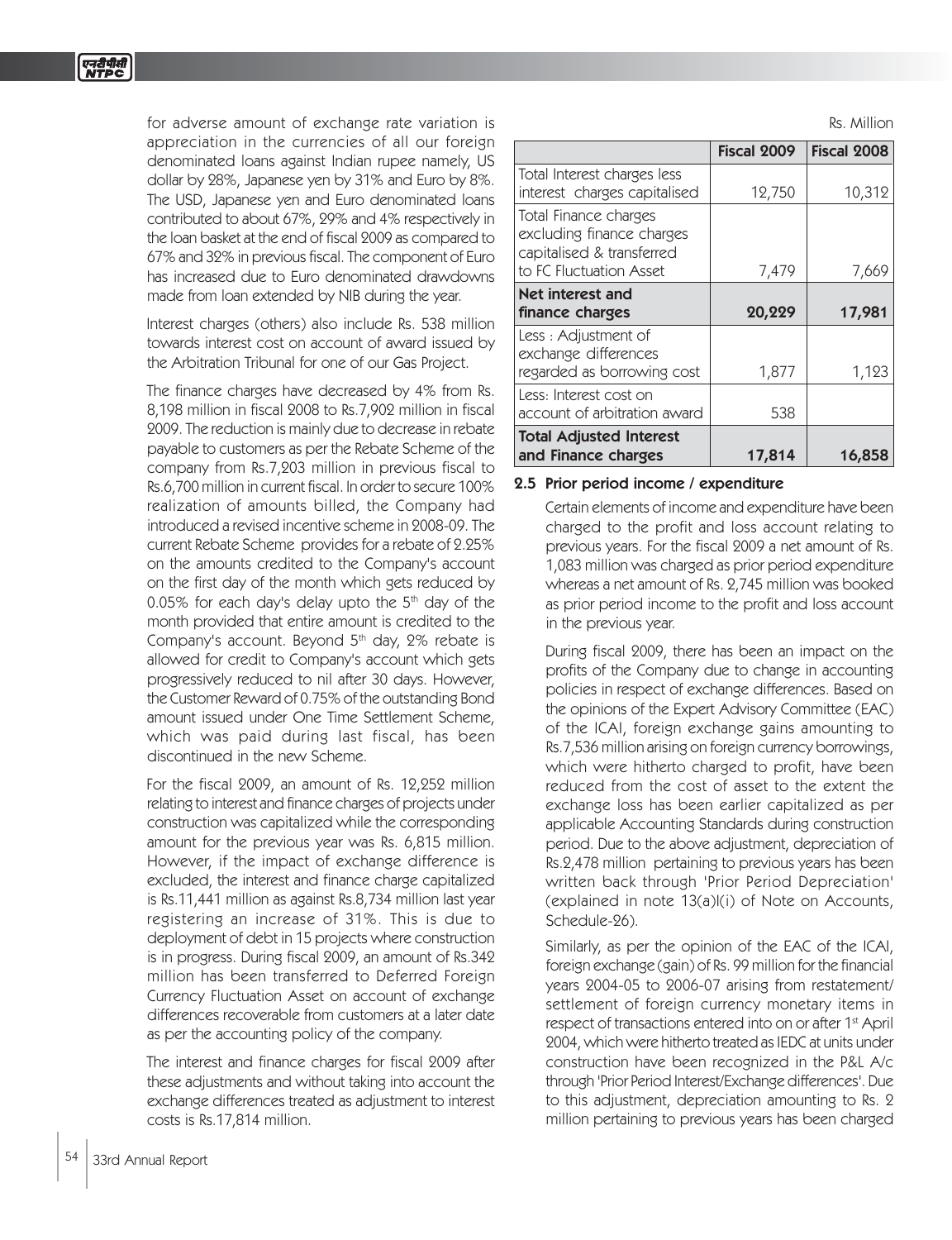

to 'Prior Period Depreciation' (explained in note 4 13(a)I(ii) of Note on Accounts, Schedule-26).

Consequent to the above, the balance of Rs.2,554 million appearing in the 'Deferred Foreign Currency Fluctuation Liability' at the end of fiscal 2008 has been written back through 'Prior Period Adjustment'. In respect of operating stations, an amount of Rs.2,080 million recoverable from the beneficiaries in future years as per CERC Regulations corresponding to exchange differences recognised in the Profit & Loss A/c for the periods up to fiscal 2008 has been recognised as 'Deferred Foreign Currency Fluctuation Asset' through 'Prior Period Sales' . Due to accounting of such exchange differences, corresponding decrease in depreciation amounting to Rs.736 million has been credited to 'Deferred Expenditure from Foreign Currency Fluctuation' by debit to 'Prior Period Depreciation out of Deferred Expenses/Income from Foreign Currency Fluctuation' (explained in note 13(a)III of Notes on Accounts, Schedule-26).

In case of projects under construction, 'Deferred Foreign Currency Fluctuation Asset/Liability' has been created corresponding to exchange differences recognised in the statement of Profit & Loss A/c which are admissible for inclusion in capital cost for tariff determination as per CERC Regulations, relating to prior years amounting to Rs.250 million (explained in note 13(a) III of Notes on Accounts, Schedule-26).

# 3 Profit before tax, provisions and prior period adjustments

The profit of the Company before tax and prior period adjustments for the current and the previous year, both on reported and adjusted basis, is tabulated below:

|                      | <b>Reported</b> |               | <b>Adjusted</b> |               |
|----------------------|-----------------|---------------|-----------------|---------------|
|                      | <b>Fiscal</b>   | <b>Fiscal</b> | <b>Fiscal</b>   | <b>Fiscal</b> |
|                      | 2009            | 2008          | 2009            | 2008          |
| Gross Income         | 452,558         | 400,113       | 438,264         | 388,527       |
| Expenditure related  |                 |               |                 |               |
| to operations        | 313,930         | 255,446       | 302,040         | 247,350       |
| Depreciation         | 23,645          | 21,385        | 23,645          | 21,385        |
| Interest and Finance |                 |               |                 |               |
| charges              | 20,229          | 17,981        | 17,814          | 16,858        |
| Profit before tax,   |                 |               |                 |               |
| prov. & prior        |                 |               |                 |               |
| period adjust.       | 94,754          | 105,301       | 94,765          | 102,934       |

Rs. Million

#### Provision for Tax

The Company provides for current tax, deferred tax and fringe benefit tax computed in accordance with provisions of Income Tax Act, 1961. As per tariff regulations, the Company recovers actual tax payments in respect of generation business from its customers while taxes on the income from all other activities are borne by the Company.

|                                              | Fiscal 2008    |                        | (Rs Million) |              |
|----------------------------------------------|----------------|------------------------|--------------|--------------|
|                                              | Current<br>tax | <b>Deferred</b><br>tax | <b>FBT</b>   | <b>Total</b> |
| Provision for fiscal 2008                    | 24,637         | 1,411                  | 214          | 26,262       |
| Adjustment for earlier years                 | 3,680          |                        | (45)         | 3,635        |
| (Recoverable from) /<br>payable to customers |                | (1,411)                |              | (1, 411)     |
| Capitalised                                  | (70)           |                        | (15)         | (85)         |
| Net prov. as per<br><b>P&amp;L Account</b>   | 28,247*        |                        | 154          | 28,401       |

\*Rs.22,761 million is recoverable from customers

|                              | Fiscal 2008    |                 | (Rs Million) |              |
|------------------------------|----------------|-----------------|--------------|--------------|
|                              | <b>Current</b> | <b>Deferred</b> | FBT*         | <b>Total</b> |
|                              | tax            | tax             |              |              |
| Provision for fiscal 2009    | 25,337         | 4,488           | 210          | 30,035       |
| Adjustment for earlier years | (13,953)       |                 |              | (13,953)     |
| (Recoverable from) /         |                |                 |              |              |
| payable to customers         |                | (4,488)         |              | (4,488)      |
| Capitalised                  | -              |                 | (12)         | (12)         |
| Net prov. as per P&L A/C     | 11,384**       |                 | 198          | 11,582       |

\*FBT-Fringe Benefit Tax

\*\*Rs.7,583 million is recoverable from customers

Net provision of tax for the fiscal 2009 was Rs. 11,582 million in comparison to Rs. 28,401 million in the fiscal 2008, a decrease of Rs.16,819 million. This decrease is due to tax refund of Rs.13,953 million on account of the favourable decisions relating to previous years by CIT (Appeal) which has been accounted during fiscal 2009. Out of this an amount of Rs.2,400 million will be retained by your company and the balance amount of Rs.11,553 million is payable to customers. As a result, tax payment in respect of generation business recoverable from the customers has also reduced to Rs.7,583 million for the current fiscal as against Rs.22,761 million for the last fiscal.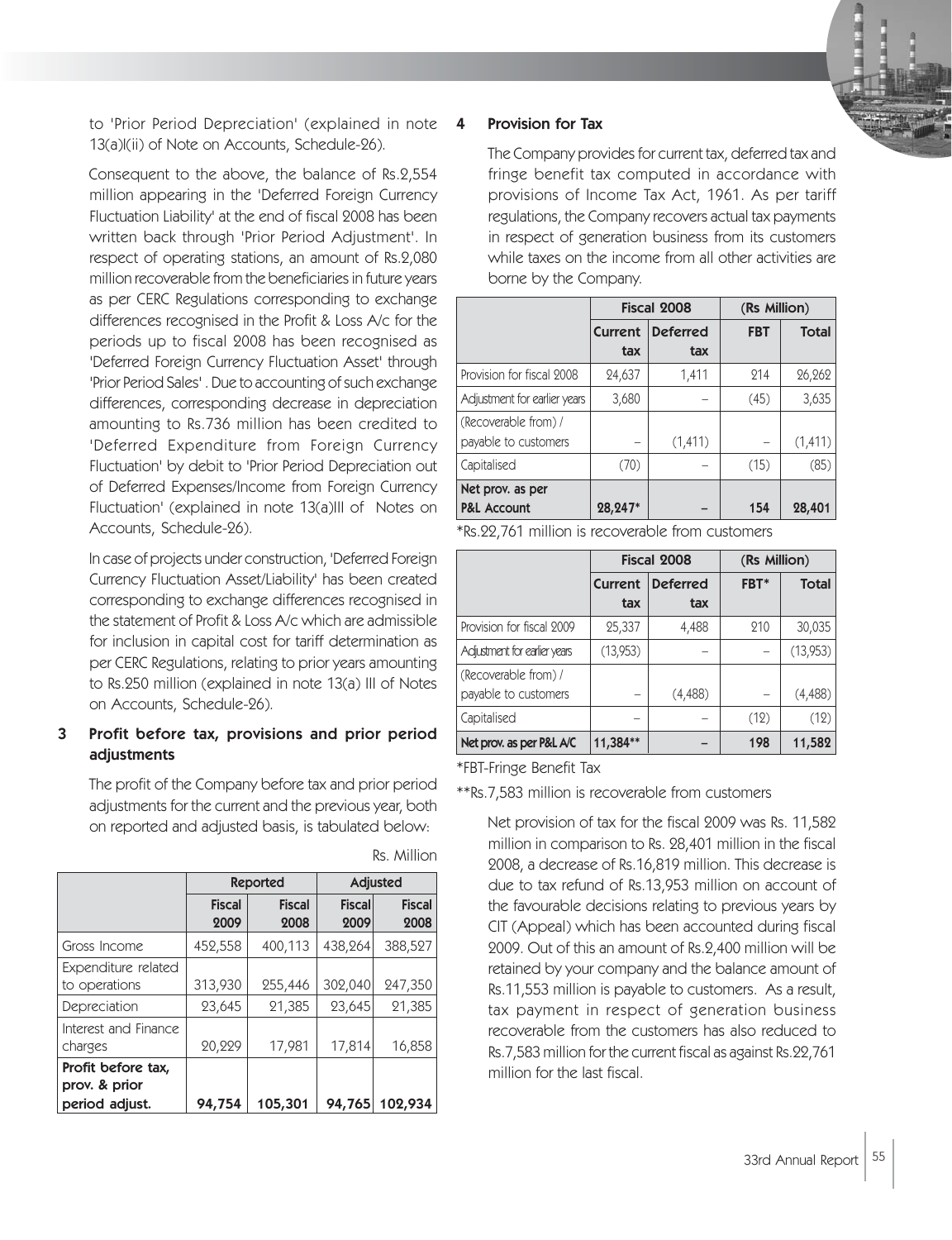## 5 Profit After Tax before provisions made and written back and prior period adjustments

|                                                                     |                       | <b>Reported</b>       | <b>Adjusted</b>       |                       |
|---------------------------------------------------------------------|-----------------------|-----------------------|-----------------------|-----------------------|
|                                                                     | <b>Fiscal</b><br>2009 | <b>Fiscal</b><br>2008 | <b>Fiscal</b><br>2009 | <b>Fiscal</b><br>2008 |
| Profit before tax,<br>provisions and<br>prior period<br>adjustments | 94,754                | 105,301               | 94,765                | 102,934               |
| Tax as per P&L                                                      | (11,582)              | (28, 401)             | (11, 582)             | (28, 401)             |
| IT refund/adjustment<br>for previous years                          |                       |                       | (2,400)               | 607                   |
| Profit after tax<br>(before prov. and<br>prior period adjust.)      | 83,172                | 76,900                | 80,783                | 75,140                |

The increase in adjusted as well as reported profits before prior period adjustments and provisions over the last fiscal remains same at 8%.

## 6 Net Profit After Tax

The net profit after tax after provisions (made and written back) and prior period adjustments on a reported and adjusted basis are as follows:

|                                                                         |                       | Reported              | <b>Adjusted</b>       |                       |  |
|-------------------------------------------------------------------------|-----------------------|-----------------------|-----------------------|-----------------------|--|
|                                                                         | <b>Fiscal</b><br>2009 | <b>Fiscal</b><br>2008 | <b>Fiscal</b><br>2009 | <b>Fiscal</b><br>2008 |  |
| Profit after tax (before<br>provisions and prior<br>period adjustments) | 83,172                | 76,900                | 80,783                | 75,140                |  |
| Provisions (net<br>of write back)                                       | (76)                  | (7)                   | (76)                  | (7)                   |  |
| Interest on income tax<br>refund pertaining to<br>previous years        |                       |                       | 747                   |                       |  |
| Prior period adjustments                                                | (1,083)               | (2,745)               |                       |                       |  |
| Net profit after tax                                                    | 82,013                | 74,148                | 81,454                | 75,133                |  |

Rs.Million

Rs. Million

On a reported basis, the net profit after tax for the fiscal 2008 has increased by about 10.60% while on an adjusted basis, the net profit after tax has grown by 8.41%.

# 7 Segment-wise performance

For the purpose of compiling segment-wise results, the business of the Company is segregated into 'Generation' and 'Other Business'. The Company's principal business is generation and sale of bulk power. Other business includes providing consultancy, project management and supervision, oil and gas exploration and coal mining.

The profit before tax and interest for the generation business for the fiscal 2009 was Rs. 90,531 million as against Rs. 90,808 million for fiscal 2008.Excluding income tax recoverable from customers amounting to Rs. 7,583 million for fiscal 2009 and Rs. 22,761 million for fiscal 2008, the above has increased by 22% mainly on account of increased generation. For the 'Other Business' it was Rs. 418 million for fiscal 2009 and Rs. 288 million for the previous fiscal.

# B Financial Condition

## 1 Net worth

The net worth of the Company at the end of fiscal 2009 increased to Rs.573,701 million from Rs.526,386 million in the previous year registering an increase of 9% mainly due to retained earnings. Correspondingly, the book value per share also increased from Rs. 63.84 to Rs.69.58.

## 2 Loan Funds

The loans as on March 31, 2009 were Rs.345,678 million in comparison to Rs.271,906 million as on March 31, 2008. A summary of the loans outstanding is given below:

Rs.Million

|                                   | As at March 31 |         |             |
|-----------------------------------|----------------|---------|-------------|
|                                   | 2009           | 2008    | %<br>change |
| <b>Secured Loans</b>              |                |         |             |
| <b>Bonds</b>                      | 82,500         | 66,000  | 25%         |
| Foreign Currency<br>terms loans   | 7,180          | 7,140   | $1\%$       |
| Other                             | 16             | 7       | 129%        |
| Sub-total                         | 89,696         | 73,147  | 23%         |
| <b>Unsecured Loans</b>            |                |         |             |
| <b>Fixed Deposits</b>             | 14             | 130     | $-89%$      |
| Foreign Currency<br>Bonds / Notes | 25,775         | 20,095  | 28%         |
| Foreign Currency<br>loans         | 78,281         | 51,639  | 52%         |
| Rupee term Ioans                  | 151,911        | 126,859 | 20%         |
| Loans from GOI                    |                | 36      | $-97%$      |
| Sub-total                         | 255,982        | 198,759 | 29%         |
| <b>Total</b>                      | 345,678        | 271,906 | 27%         |

GOI-Government of India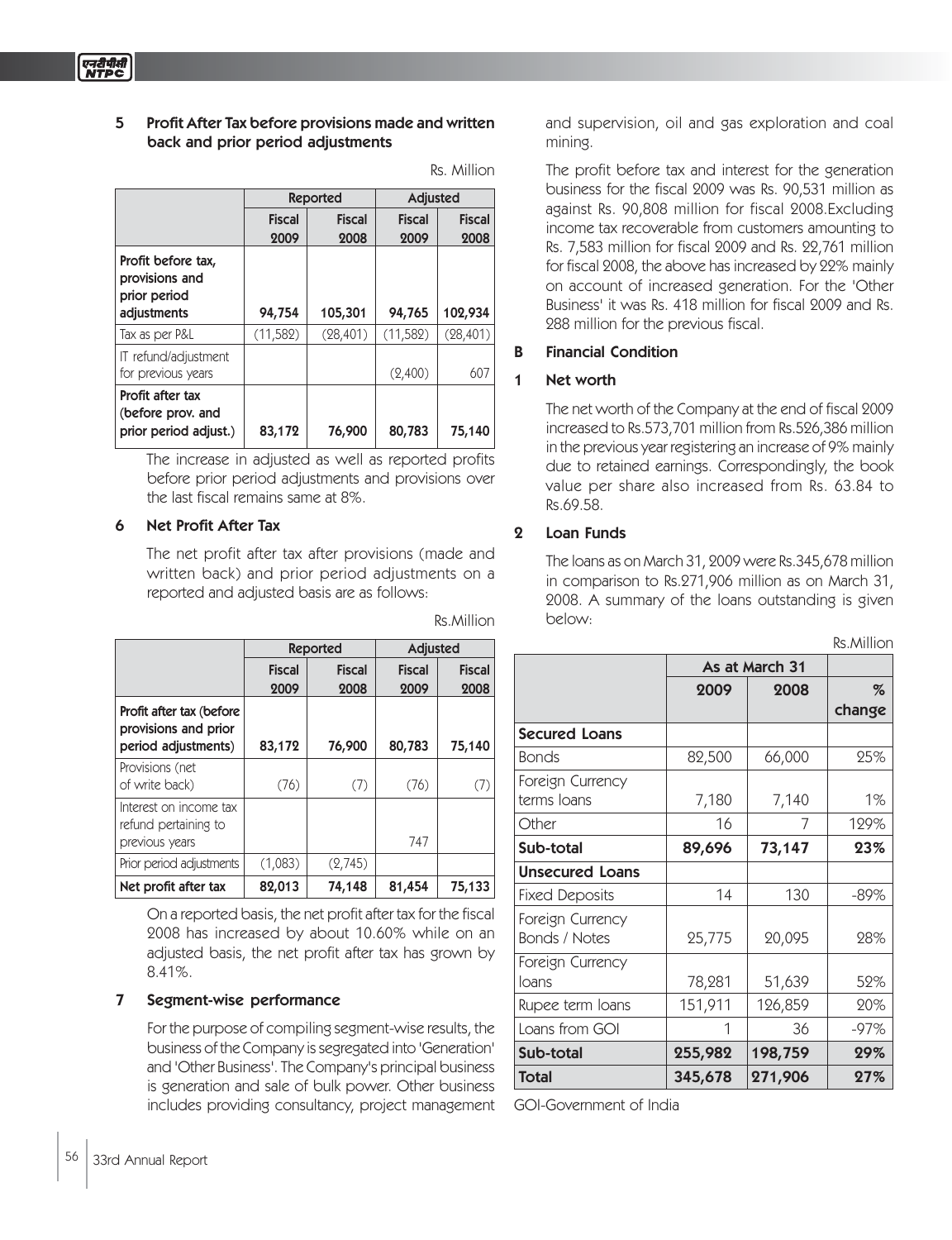Over the last fiscal, the debt has registered a growth of 27%. Debt funds of Rs.96,428 million were utilized to finance capital expenditure of projects under construction. This amount consisted of Rs.60,500 million raised and utilized from domestic markets and disbursements amounting to Rs.35,928 million received by way of foreign loans. The domestic debt funds included term loans amounting Rs.41,500 million raised and the bonds aggregating to Rs.19,000 million (including bonds of Rs.5,500 million for refinancing loans) privately placed during the year.

During the year, fresh agreements for term loans aggregating Rs. 115,750 million were entered as under:

| Dena Bank       | 2,000   |
|-----------------|---------|
| Andhra Bank     | 1,500   |
| PFC             | 100,000 |
| LIC Term Loan   | 10,000  |
| United Bank III |         |

Rs. Million

The loan Agreement of Rs.100,000 million with Power Finance Corporation was entered on June 30, 2008 to finance the expenditure on the on-going capacity addition programme including Renovation and Modernization and Coal Mining and Coal Washeries. The tenure of the loan is 16 years with a moratorium of 4 years. The repayments are to take place in 48 quarterly installments after moratorium.

Your Company has redeemed bonds amounting to Rs.2,500 million during the year. Repayments amounting to Rs.16,484 million were made under various term loans extended by Indian Banks and Govt. of India. Repayment of Rs.3,566 million was made during the year towards foreign currency loans. Fixed Deposits for Rs.121 million were also discharged during the year.

The credit rating of the Company by CRISIL and ICRA of the Company as an issuer and also the rating for rupee bonds & fixed deposits program continued to be 'AAA' and "LAAA" respectively, being the highest rating. During the rating exercise of our domestic borrowings from banks including the amounts committed by them, CRISIL has assigned the highest possible rating i.e. 'AAA'. In addition, during the fiscal 2009, ICRA has assigned 'LAAA' rating for sanctioned lines of credit extended from domestic banks.

During the year, Standard and Poors' and Fitch Ratings maintained the "Investment Grade" foreign currency ratings of your company. While, Fitch Ratings continued to maintain the 'stable' outlook for the ratings, the outlook on the company's rating was revised to 'negative' by Standard and Poors' following similar action on the outlook on rating of India. The Company's foreign currency ratings are at par with sovereign ratings of India. The debt to equity ratio at the end of fiscal 2008-09 of the Company went up to 0.60 from 0.52 at the end the previous fiscal.

The Debt Service Coverage Ratio (DSCR) for the year is 3.67 and Interest Service Coverage Ratio for the year is 10.19. Formula used for computation of coverage ratios DSCR = Earning before Interest, Depreciation and Tax/ (Interest net off transferred to expenditure during construction + Principal repayment) and ISCR = Earning before Interest, Depreciation and Tax/(Interest net off transferred to expenditure during construction).

The maturity profile of the borrowings by the Company is as under:

|                 |              |         | KS. <i>IVIIIIOI</i> I |
|-----------------|--------------|---------|-----------------------|
|                 | <b>Rupee</b> | Foreign | <b>Total</b>          |
|                 |              | Loans   | <b>Currency</b>       |
|                 |              |         | loans                 |
| Within 1 year   | 23,312       | 4,192   | 27,504                |
| 1 - 3 years     | 47,802       | 28,082  | 75,884                |
| $3 - 5$ years   | 50,210       | 18,867  | 69,077                |
| $5 - 10$ years  | 100,565      | 39,153  | 139,718               |
| Beyond 10 years | 12,553       | 20,942  | 33,495                |
| Total           | 234,442      | 111,236 | 345,678               |

#### 3 Fixed Assets

During the year your Company added Rs.89,850 million to the gross block mainly on account of capitalization of two units of Sipat-II (500MWx2) Power Project and two units of Kahalgaon-II (500MWx2) Power Project. Due to increase in construction activities, there was an addition of Rs.27,822 million in the capital-work-in-progress registering an increase of 15% over the last year.

In addition, there was also an increase of 28% in Construction Stores and Advances.

| Rs.Million |  |
|------------|--|
|            |  |
|            |  |
|            |  |

|                                     | As at March 31 |         |             |
|-------------------------------------|----------------|---------|-------------|
|                                     | 2009           | 2008    | %<br>change |
| Gross block                         | 623,530        | 533,680 | 17%         |
| Net Block                           | 329,377        | 260,937 | 26%         |
| Capital Work-in-<br>Progress        | 212,211        | 184,389 | 15%         |
| Construction stores<br>and advances | 51,838         | 40,394  | 28%         |
| <b>Total fixed assets</b>           | 593,426        | 485,720 | 22%         |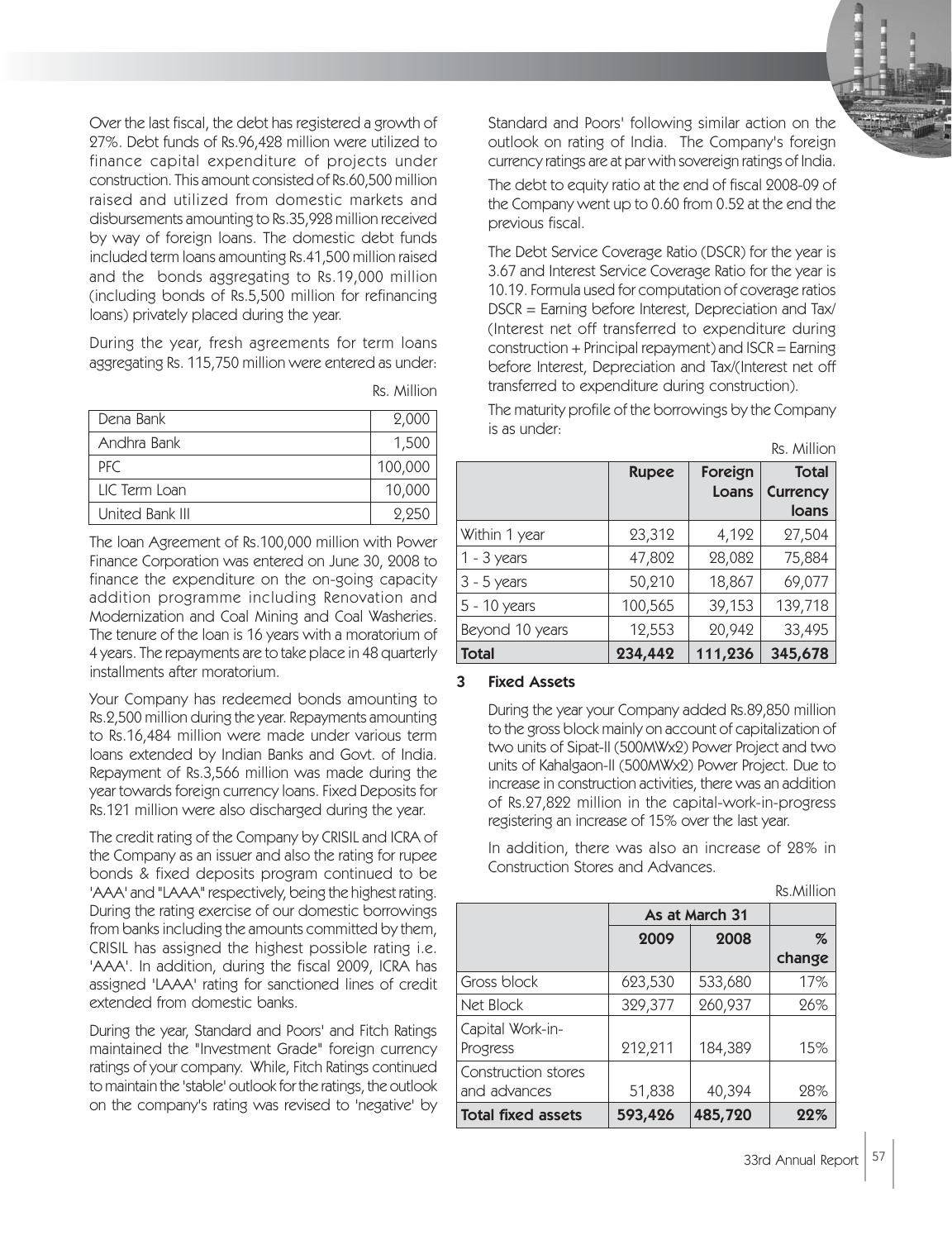Further, in line with Gazette Notification no 193 dated 31st March 2009, issued by Ministry of Company Affairs, Govt of India, para 46 has been inserted in Accounting Standard (AS) 11 relating to "The effects of changes in Foreign Exchange Rates" in the Companies (Accounting Standards) Rules, 2006 which provides that exchange differences arising on reporting of long term foreign currency monetary items, in so far as they relate to the acquisition of a depreciable capital asset, can be added to or deducted from the cost of the asset and shall be depreciated over the balance life of the asset. Accordingly, exchange differences arising for the fiscal 2008 and 2009 amounting to Rs.152 million have been adjusted in the cost of related assets and of this Rs.2 million, being the exchange differences arising during fiscal 2008 have been credited to the General Reserve as per the transitional provisions provided in the aforesaid Notification. (explained in note 13(a)II of Note on Accounts, Schedule-26).

## 4 Investments

The Investments consist mainly of bonds issued under One Time Settlement Scheme and bonds issued against outstanding dues besides equity participation in joint ventures and subsidiaries. The investments also include the deployment of surplus cash generated out of operations in various treasury instruments issued by Government of India. The bonds issued against settlement of receivables account for 82% of total investments at the end of fiscal 2009.

Broadly the break-up of investments is as follows:

|                                                                       | As at March 31 |         |
|-----------------------------------------------------------------------|----------------|---------|
|                                                                       | 2009           | 2008    |
| Bonds issued under One time<br>settlement scheme                      | 114,732        | 131,247 |
| Investments in Joint Ventures                                         | 18,849         | 15,547  |
| Investment in subsidiaries                                            | 4,146          | 3,355   |
| Investment of surplus cash in<br>various instruments                  | 1,865          | 1,875   |
| <b>Others</b>                                                         |                |         |
| Bonds against dues (issued<br>prior to one time settlement<br>scheme) | 243            | 648     |
| Total investments                                                     | 139,835        | 152,672 |

During the fiscal 2009 investments reduced by about 8% mainly on account of redemption of bonds issued under One Time Settlement Scheme (OTSS) amounting to Rs.16,515 million. These OTSS bonds carry a 'call

option' giving right to SEBs to redeem the bonds before scheduled redemption date. However, no call option was exercised by any SEB during the year 2008-09.

Your company partly redeemed 10% Secured Non-Cumulative Non-Convertible Redeemable GRIDCO Bonds as per redemption plan, during the fiscal 2009.

Your company invested Rs.1,929 million in Ratnagiri Gas & Power Pvt. Ltd. and Rs. 850 million in NTPC SAIL Power Company Pvt. Ltd. Besides, the company also invested Rs. 464 million in Bhartiya Rail Bijlee Company Ltd a subsidiary with 74% equity stake promoted along with Ministry of Railways, Rs. 304 million in NTPC Hydro Ltd., a wholly owned subsidiary of your company and Rs. 302 million in Meja Urja Nigam Pvt. Ltd., a joint venture of your Company.

During the year, your company has not made any nontrade investments.

## 5 Current Assets

The current assets and current liabilities as on March 31, 2009 and March 31, 2008 and the changes therein are as follows:

Rs.Million

|                                |         |                |             | <b>KS.MIIIION</b> |
|--------------------------------|---------|----------------|-------------|-------------------|
|                                |         | As at March 31 |             |                   |
|                                | 2009    | 2008           | $Y$ -0- $Y$ | %                 |
|                                |         |                | change      | change            |
| <b>Current Assets</b>          | Amt     | Amt            | Amt         |                   |
| Inventories                    | 32,434  | 26,757         | 5,677       | 21%               |
| Sundry Debtors                 | 35,842  | 29,827         | 6,015       | 20%               |
| Cash and Bank                  |         |                |             |                   |
| balances                       | 162,716 | 149,332        | 13,384      | 9%                |
| <b>Other Current</b><br>Assets | 9,792   | 9,218          | 574         | 6%                |
| Loans and                      |         |                |             |                   |
| Advances                       | 68,469  | 40,354         | 28,115      | 70%               |
| <b>Total Current</b>           |         |                |             |                   |
| <b>Assets</b>                  | 309,253 | 255,488 53,765 |             | 21%               |

A major portion of current assets comprised of Cash and Bank balances. As on March 31, 2009, the cash and bank balances stood at Rs.162,716 million being 53% of the total current assets in comparison to Rs.149,332 million as at March 31, 2008 which was 58% of the total current assets as on that date. Of this, Rs.159,998 million was kept as term deposits with banks as on March 31, 2009 while the term deposits for the last year was Rs. 144,536 million.

The next largest component of current assets is Loans and Advances. Besides advance tax and tax deducted at source (net of provisions) amounting to Rs.34,963

Rs.Million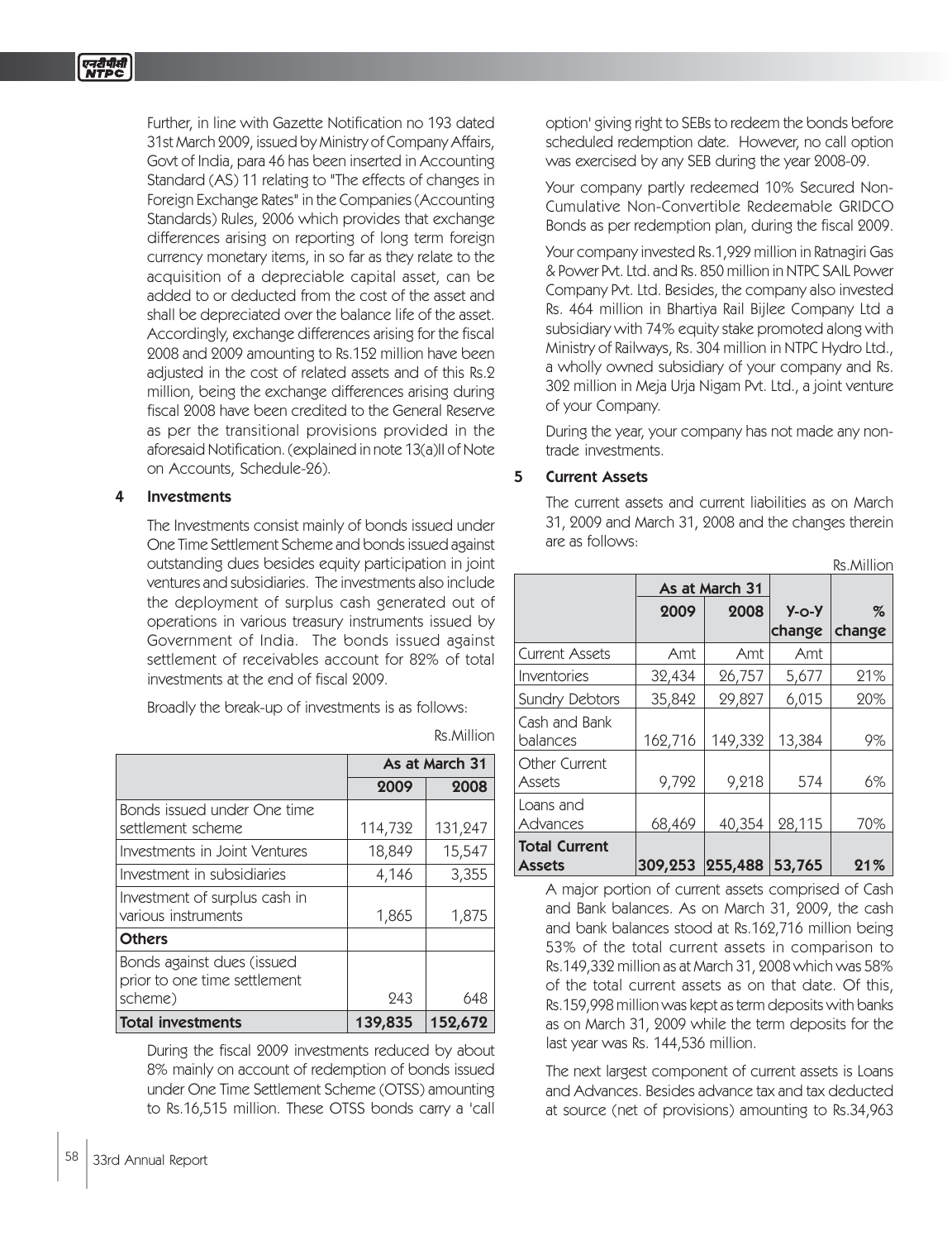

million, this includes a loan of Rs.7,179 million to the Government of Delhi subsequent to the conversion of the dues of Delhi Vidyut Board under the one-timesettlement scheme. The Government of Delhi pays 8.5% tax-free interest on this loan. The other loans and advances are mostly to suppliers and contractors and also on account of advances extended to employees for various purposes such as building of house, purchase of vehicles etc. as per the policies of your Company. The advances to employees mainly include Rs.3,142 million paid pending pay revision (explained in note 5 of Notes on Accounts, Schedule-26).

Inventories as at March 31, 2009 were Rs.32,434 million being 10% of current assets as against Rs.26,757 million as on March 31, 2008. Our inventories mainly comprise of components and spares and coal which we maintain for operating our plants. Components and spares were Rs.17,429 million as against Rs.15,609 million in the last year. Coal inventory amounted to Rs. 11,133 million as against Rs.6,694 million in the previous year.

Sundry Debtors net of provisions have increased from Rs 29,827 million in previous fiscal to Rs. 35,842 million showing an increase of 20% corresponding to increase in sale of energy after adjusting for income tax recoverable from customers. As on 31.03.2009, Sundry Debtors amounted to Rs 44,203 million as compared to Rs.38,189 million as on 31.03.2008. As a percentage of sales the sundry debtors have remained at around 10%, at the same level as at the end of the last fiscal. The Sundry debtors were equivalent to 38 days of sales for current as well as last fiscal year.

#### 6 Current Liabilities

|                   |         |               |        | KS.IVIIIIUI I |
|-------------------|---------|---------------|--------|---------------|
|                   |         | As at March31 |        |               |
|                   | 2009    | 2008          |        | %             |
|                   |         |               | change | change        |
|                   | Amt     | Amt           | Amt    |               |
| Liabilities       | 74,391  | 55,483        | 18,908 | 34%           |
| <b>Provisions</b> | 32,495  | 23,816        | 8,679  | 36%           |
| Total Current     |         |               |        |               |
| Liabilities       | 106,886 | 79,299        | 27,587 | 35%           |

The current liabilities as at March 31, 2009 were Rs. 74,391 million as against Rs. 55,483 million in the previous year. The current liabilities mainly comprise of creditors for capital expenditure, creditors for supply of goods and services, deposits and retention money from contractors. The creditors and retention money, deposits etc. at the end of the year stood at Rs. 64,469 million as against Rs.48,263 million in the previous year. Besides these, we also owed a sum of Rs. 4,520 million to our customers as against Rs. 2,958 million in the

previous year. These sums include amount payable to the customers on account of income tax refunds.

 Current Liabilities for the year also include Rs. 4,691 million being gratuity liability of the company as on 31.03.2009 as compared to Rs. 513 million as on 31.03.2008. This is higher in comparison to previous year due to revision of gratuity ceiling from 0.35 million to Rs 1 million during the year.

#### 7 Provisions

As on March 31, 2009, your Company had provisions outstanding amounting to Rs. 32,495 million as against Rs. 23,816 million on 31<sup>st</sup> March 2008. This mainly comprised Rs.21,927 million (previous year Rs. 15,293 million) being provision for estimated employee benefits under AS 15 (Revised 2005) "Employee Benefits" and estimated benefits payable pending pay revision w.e.f. 01.01.07. The increase is mainly due to Rs.5,342 million provision for employee benefits pending pay revision and Rs.3,199 million due to increase in estimated benefits payable to employees as per actuarial valuation. An amount of Rs. 1,907 million was paid during the year (explained in note 5 and 16 of Notes on Accounts, Schedule-26).

The provisions for the current year also includes an amount of Rs. 2,842 million made towards expenditure on resettlement & rehabilitation activities including the amount payable to the project affected persons (PAPs) in respect of land in possession of the company. The same has also been included in the cost of land. The provision has been made based on the opinions of the Expert Advisory Committee (EAC) of the ICAI received during the year (explained in note 9 of Notes on Accounts, Schedule-26).

Further, provisions include Rs 6,596 million on account of proposed dividend which we would be paying to our shareholders after they approve the same in the shareholders' meeting. The income tax payable on the proposed dividend is Rs.1,103 million included in the Provisions of fiscal 2009.

#### 8 Cash flows

Rs.Million

The cash, cash equivalents and cash flows on various activities for the past five years are tabulated below:

|                                                | For the year ended March 31 |                                              |                      |      |      |
|------------------------------------------------|-----------------------------|----------------------------------------------|----------------------|------|------|
|                                                | 2009                        | 2008                                         | 2007                 | 2006 | 2005 |
| <b>Opening Cash</b><br>and cash<br>equivalents |                             | 149,332   133,146   84,714   60,783   66,351 |                      |      |      |
| Net cash from<br>operating<br>activities       | 96,881                      | 97,860                                       | 80,653 59,720 50,998 |      |      |

| Rs. Million |  |  |
|-------------|--|--|
|-------------|--|--|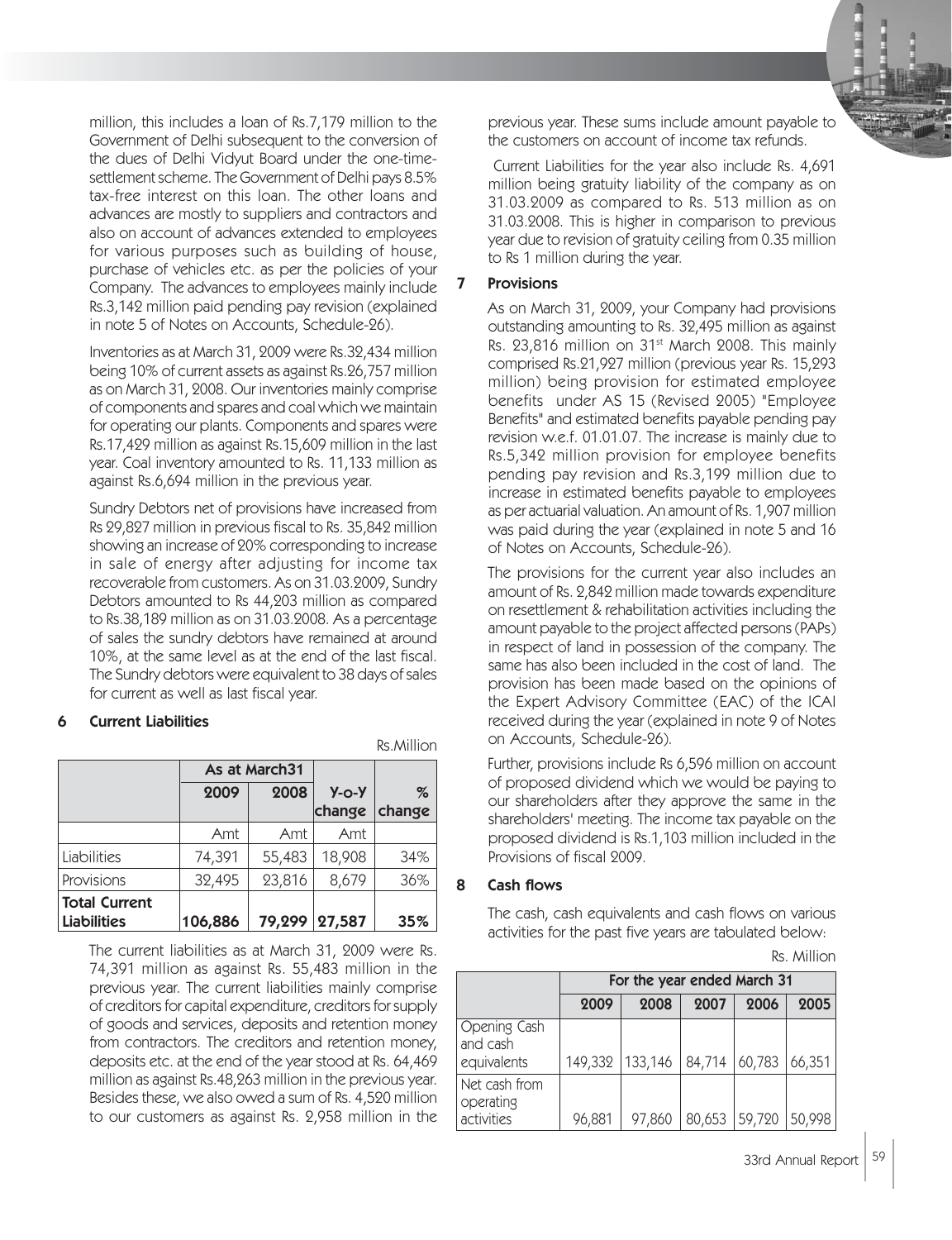| <b>Closing cash</b><br>and cash<br>equivalents | 162,716   | 149,332 133,146 84,714 |           |           | 60,783    |
|------------------------------------------------|-----------|------------------------|-----------|-----------|-----------|
| Change in Cash<br>and cash<br>equivalents      | 13,384    | 16,186                 | 48,432    | 23,931    | $-5,568$  |
| Net cash flow<br>from financing<br>activities  | $-8,493$  | $-23,487$              | $-763$    | $-8,797$  | 7,570     |
| Net cash used<br>in investing<br>activities    | $-75,004$ | $-58,187$              | $-31,458$ | $-26,992$ | $-64,136$ |

The net cash from operating activities for the year ended March 31, 2009 reduced by 1% from the previous year because of deployment of cash in working capital. The net cash from operating activities was Rs.96,881 million as against Rs.97,860 million for the previous year.

The net cash used in investing activities increased to Rs 75,004 million in fiscal 2009 from Rs. 58,187 million in the previous year registering an increase of 29%. Cash flows on investing activities arise from expenditure on setting up power projects, investment of surplus cash in various securities, investments in joint ventures and subsidiaries. The cash utilized for purchase of fixed assets increased by 25% from Rs. 79,964 million in the previous year to Rs. 100,087 million during fiscal 2009. Net cash realized from sale of investments (after adjusting purchase of investments and the redemption of OTSS bonds) reduced by Rs.548 million during the year. No call option was exercised by SEBs on OTSS bonds during the fiscal 2009. The investment in Joint Venture companies and subsidiaries was Rs. 4,093 in current fiscal as against Rs.9,218 million during fiscal 2008. Cash generated from investing activities also reduced due to reduction in interest on OTSS bonds.

During the year, out of the cash raised from operating activities the company paid net Rs. 8,493 million of cash for servicing financing activities as against Rs.23,487 million in the previous year. During the fiscal 2009 the company had an inflow of Rs.73,600 million from long term borrowings as against Rs. 50,231 million in the previous year. The cash used for repayment of long term borrowings during the current fiscal was Rs.22,666 million as against Rs. 21,987 million repaid in the previous year. The cash used for paying dividend and the tax thereon was Rs.34,718 million as against Rs. 33,764 million in the previous year.

# BUSINESS AND FINANCIAL REVIEW OF SUBSIDIARIES

NTPC has formed six subsidiary companies. The financial statements of the subsidiaries are included in this Annual

Report elsewhere. Their performance is briefly discussed here:

## (a) NTPC Electric Supply Company Limited (NESCL)

The financial highlights of the Company are as under:

| <b>Particulars</b>          | <b>Fiscal 2009</b> | <b>Fiscal 2008</b> |
|-----------------------------|--------------------|--------------------|
|                             |                    | <b>Rs.Million</b>  |
| NTPC's investment in equity | 0.8                | 0.8                |
| Gross Income                | 785                | 419                |
| Profit After Tax            | 185                | 197                |
|                             |                    | Rs Per Share       |
| Earnings Per Share          | 2,284.54           | 1,565.34           |

The company was formed on August 21, 2002 as a wholly owned subsidiary company of NTPC with an objective to make a foray in the business of distribution and supply of electrical energy as a sequel to reforms initiated in the Power Sector. Presently the company is involved in the following activities:

- The company has been involved in the execution of work on turnkey basis under the Government's rural electrification program namely "Rajiv Gandhi Grameen Vidyuti-Karan Yojana" in 30 districts and 5 states, namely, Chhattisgarh, Jharkhand, Madhya Pradesh, Orissa and West Bengal and a Union Territory of Lakshdweep covering approximately 38,500 villages. During the year 2008-09, the Company achieved electrification of 4,107 villages and provided electricity connection to 1,68,633 BPL households. So far the Company has achieved electrification of 4,709 villages. 22 more projects have been sanctioned under XI plan.
- The company has successfully completed the assignment of "Advisor-cum-Consultant" for Ministry of Power for implementation of schemes under the Accelerated Power Development and Reforms Program (APDRP).
- The Company is assisting the DISCOMs and utilities for enhancement and bringing the sectoral reforms process and has been participating in the distribution infrastructural development programme under consultancy assignments. The Company has won a contract under competitive bidding for project management consultancy work for setting up 220 KV substations, switch yard and associated facilities at BPCL Kochi Refinery with the comprehensive scope of concept to commissioning.
- The Company has also been assigned implementation of works of power supply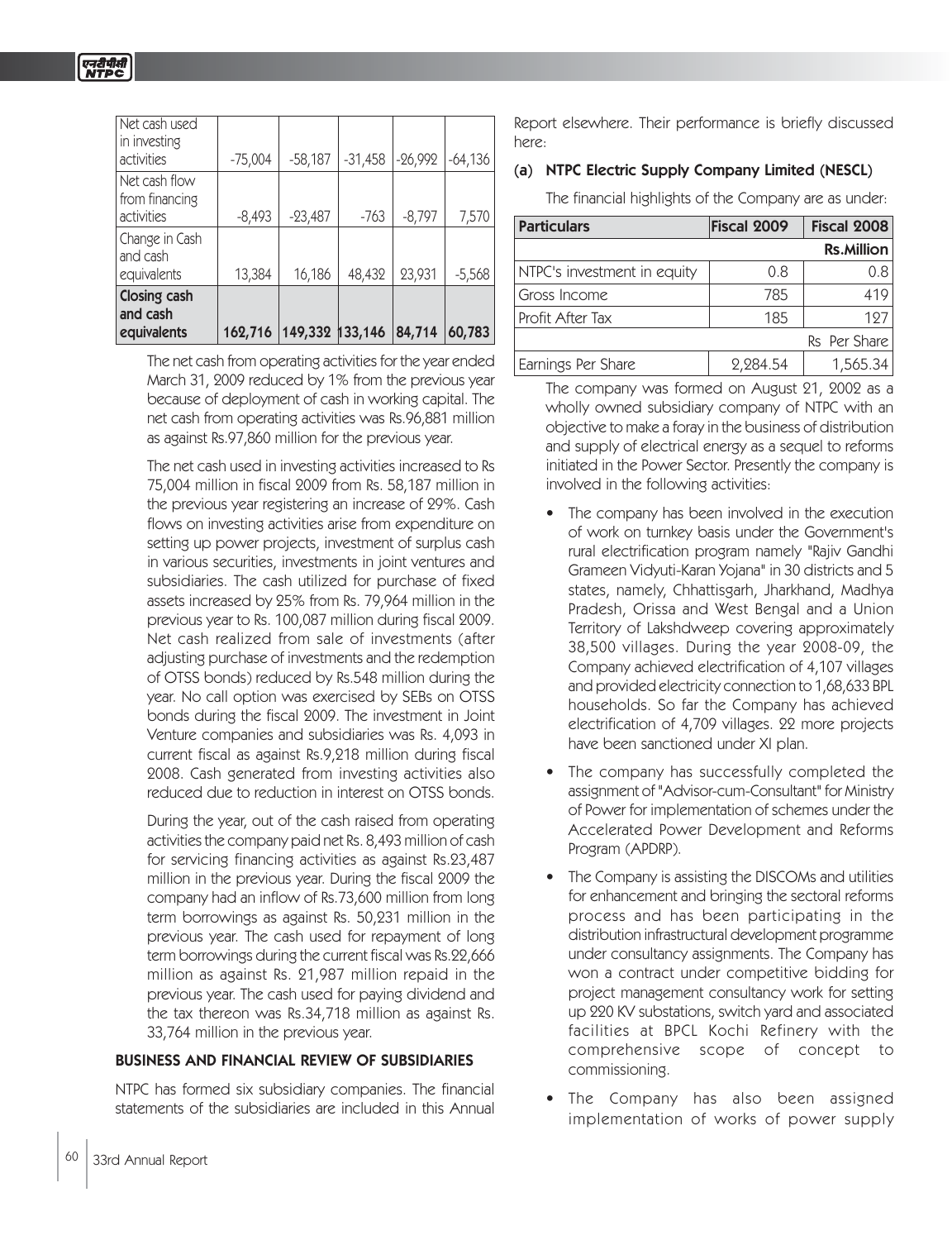arrangement for Port based Special Economic Zone at Vallarpadam for Cochin Port Trust (CPT).

NESCL has paid dividend of Rs.25 million for fiscal 2009 as against Rs 17.5 million paid in the previous year.

## Joint venture of NESCL

NESCL has set up a JV with Kerala Industrial Infrastructure Development Corporation (KINFRA), a statutory body of Government of Kerala with equity participation of 50% each named as KINESCO Power and Utilities Pvt. Ltd on September 17, 2008, to take up retail distribution of power in various Industrial parks developed by KINFRA in Kerala and other SEZs and industrial areas. KINESCO has applied to the State Regulator for the transfer of the distribution license on March 27, 2009.Investment appraisal is under finalization by IDFC. The JV is expected to start operations from fiscal 2010.

## (b) NTPC Vidyut Vyapar Nigam Limited (NVVN)

The financial highlights of the Company are as under:

| <b>Particulars</b>          | <b>Fiscal 2009</b> | Fiscal 2008       |
|-----------------------------|--------------------|-------------------|
|                             |                    | <b>Rs.Million</b> |
| NTPC's investment in equity | 200                | 200               |
| Gross Income                | 19,799             | 7,961             |
| l Profit After Tax          | 495                | 190               |
|                             |                    | Rs. Per Share     |
| Earnings per share          | 24.76              | 9.59              |

The company was formed on November 1, 2002 as a wholly owned subsidiary company of NTPC with an objective to undertake business of sale and purchase of electric power, to effectively utilise installed capacity and thus enabling reduction in the cost of power.

During the year 2008-09 the company transacted business with various state electricity boards spread all over the country and traded 4.831 billion units of electricity in comparison to 3.324 billion units traded in the previous year.

As a part of its new business initiative, the company has traded ash in the domestic market at a value of Rs 287.19 million as compared to Rs. 2.84 million in the previous year registering substantial growth. The Company also exported fly ash at a value of Rs.20.69 million and sold Cenosphere at a value of Rs.5.12 million during 2008-09 as compared to export of fly ash of Rs. 11.64 million and sale of Cenosphere of Rs. 6.76 million in the previous year.

NVVN has paid dividend of Rs. 100 million for fiscal

2009 (including interim dividend of Rs. 20 million) as against Rs 40 million paid in the previous year.

# (c) NTPC Hydro Limited (NHL)

The financial highlights of the Company are as under:

| <b>Particulars</b>                                   | <b>Fiscal 2009</b> | <b>Fiscal 2008</b> |
|------------------------------------------------------|--------------------|--------------------|
| INTPC's investment in<br>equity (incl. share capital |                    |                    |
| deposit) (Rs. Million)                               | 997                |                    |
| Loss (Rs.)                                           | 10,800             |                    |

The company was formed on  $12<sup>th</sup>$  December 2002 as a wholly owned subsidiary company of NTPC with an objective to develop small and medium hydro electric power projects up to 250 MW. Presently the company is implementing the following projects:

- Lata Tapovan hydro electric project (171 MW) in the state of Uttrakhand. All the statutory clearances have been obtained and entire land required for the project has been physically acquired. The main plant award is envisaged during the fiscal 2010. The project is to be developed as a regional power station with 12% free power to Govt. of Uttarakhand and balance to be supplied to the beneficiaries of Northern states. The project is slated for commissioning during XII Plan. The approval from MoEF has been obtained. Land acquisition has been completed.
- Rammam-III (120 MW) is situated in the state of West Bengal. All the statutory clearances have been obtained and majority of land acquisition activities have been completed. The various infrastructure developmental works are under progress. The main plant package is currently under tendering process and award is envisaged during the fiscal 2010.The project is for the benefit of West Bengal and Sikkim states and is slated for commissioning during XII Plan.

# (d) Pipavav Power Development Company Limited (PPDCL)

NTPC Ltd. disassociated from the Pipavav Power Project on May 24, 2007 after obtaining approval from the MoP. Based on the settlement between NTPC, GPCL and GEB, an amount of Rs.109 million was paid to NTPC towards final settlement in respect of cost of land during 2007- 08. During the year, a sum of Rs.22 million has been paid by M/s GPCL to NTPC. Further, the Board of Directors of NTPC accorded approval to proceed with the winding up procedure of PPDCL subject to approval of Ministry of Power as required under guidelines issued by Deptt. of Public Enterprises. The Govt. of India had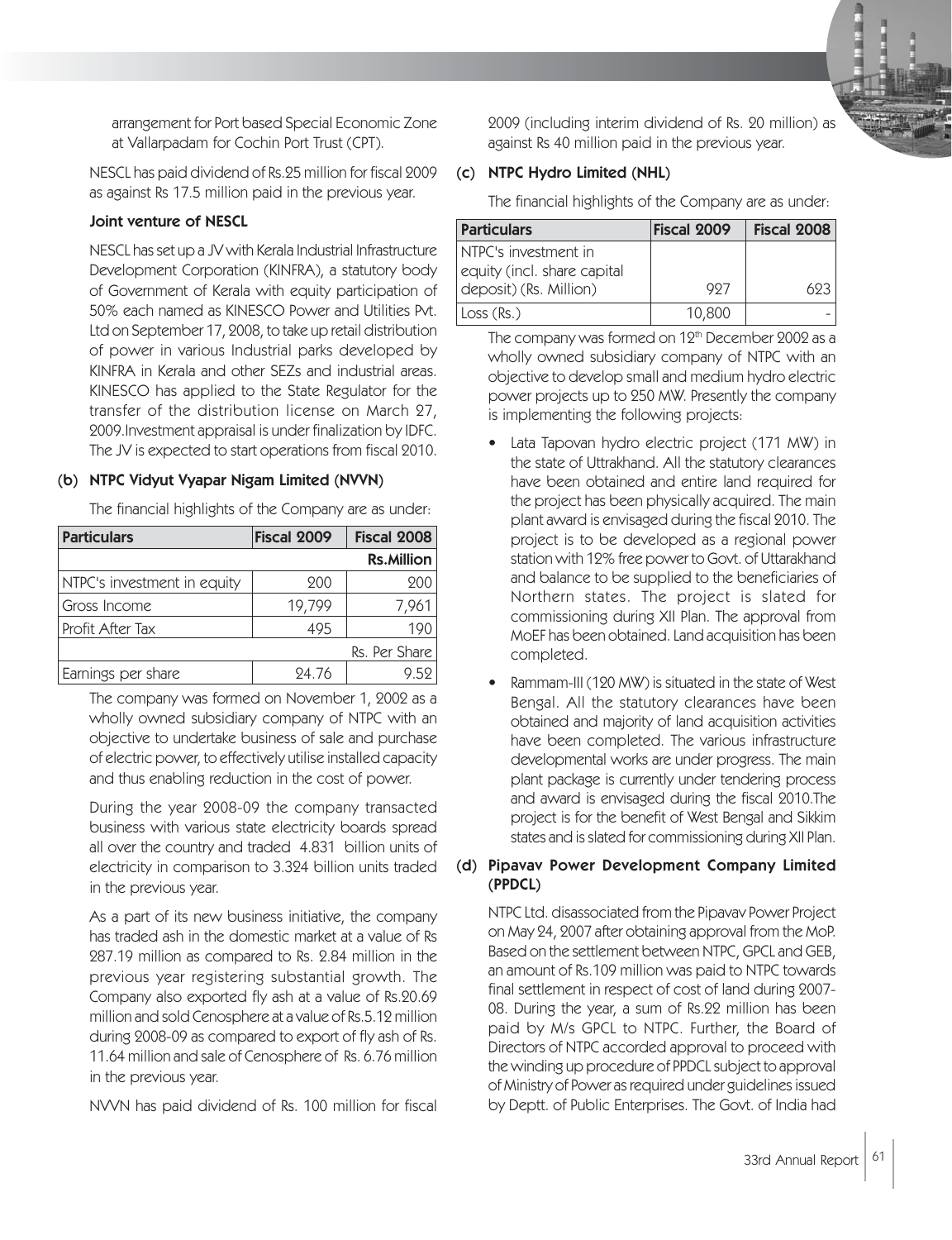permitted NTPC Ltd. for winding up of PPDCL pending final settlement of claims with Gujarat Power Corporation Ltd./Govt. of Gujarat.

## (e) Kanti Bijlee Utpadan Nigam Limited

As per the decision of Govt. of India, a new company named 'Vaishali Power Generating Company Ltd.' was incorporated on September 6, 2006 as a subsidiary of NTPC to take over Muzaffarpur Thermal Power Station (2 x 110 MW). The Company was rechristened as 'Kanti Bijlee Utpadan Nigam Limited' on April 10, 2008. Upon the final determination of the value of the assets of the plant, NTPC will be allotted shares subject to the minimum of 51% and maximum of 74% of the total issued, subscribed and paid-up capital of the Company.

Both units of the transferred station were under renovation and modernisation since the date of transfer (and not in operation). From 29.01.08, unit no. 02 (1X110 MW) after restoration and refurbishment is on trial operation for attaining stability in operation. In financial year 2008-09, the second unit generated 226 MUs, highest generation by this unit since 1999-2000. Renovation and Modernization of first Unit is under progress. Further, preaward activities for expansion stage consisting of two units of 195 MW each are under progress.

The financial highlights of the Company are given below:

| <b>Particulars</b>                                          | Fiscal 2009 | Fiscal 2008 |
|-------------------------------------------------------------|-------------|-------------|
| NTPC's investment in equity<br>(incl share capital deposit) |             |             |
| (Rs.Million)                                                | 595         | 579         |
| Loss (Rs.)                                                  | 27,866      | 53,350      |
| Earnings per share (Rs.)                                    | (0.28)      | (0.53)      |

#### (f) Bhartiya Rail Bijlee Company Limited (BRBCL)

Bhartiya Rail Bijlee Company Limited was incorporated as a subsidiary of NTPC on November 22, 2007 having equity participation of 74:26 by NTPC Ltd. and Ministry of Railways (Govt. of India) respectively for setting up of 4 units of 250 MW each of coal based power plant at Nabinagar, district Aurangabad, Bihar. Land acquisition activities are in advance stage.

The financial highlights of the Company are given below:

| <b>Particulars</b>                                           | Fiscal 2009  | <b>Fiscal 2008</b> |
|--------------------------------------------------------------|--------------|--------------------|
|                                                              |              | <b>Rs.Million</b>  |
| NTPC's investment in equity<br>(incl. share capital deposit) | 2,421        | 1,957              |
| Loss                                                         |              |                    |
|                                                              | Rs Per Share |                    |
| Earnings per share                                           | (0.03)       |                    |

# BUSINESS AND FINANCIAL REVIEW OF JOINT VENTURE **COMPANIES**

# a) Utility Powertech Limited (UPL)

The financial highlights of the Company are as under:

| <b>Particulars</b>          | <b>Fiscal 2009</b> | <b>Fiscal 2008</b> |
|-----------------------------|--------------------|--------------------|
|                             |                    | <b>Rs.Million</b>  |
| NTPC's investment in equity | 10                 |                    |
| Gross Income                | 2,383              | 2,199              |
| Profit After Tax            |                    | 125                |
|                             |                    | Rs Per Share       |
| Earnings per share          | 2.03               | 31.18              |

UPL is a joint venture company of NTPC and Reliance Infrastructure Limited formed to take up assignments of construction, erection and supervision in power sector and other sectors in India and abroad. The Company has proposed a dividend of Rs.6 million for fiscal 2009 with NTPC' share of Rs.3 million. During the fiscal 2009, Rs. 20 million of paid-up equity capital has been issued as fully paid bonus shares.

# b) NTPC-SAIL Power Company Pvt. Ltd. (NSPCL)

Bhilai Electric Supply Company Pvt. Ltd.(BESCL), a joint venture company with 50:50 equity participation by NTPC and SAIL, having generating capacity of 74 MW was merged with NTPC-SAIL Power Company Pvt. Ltd (NSPCL), another joint venture company, w.e.f August 2, 2006 in pursuance of the order of the Hon'ble High Court of Delhi dated August 2, 2006.

NSPCL owns and operates a capacity of 314 MW as captive power plants for SAIL's steel manufacturing facilities located at Durgapur, Rourkela and Bhilai. During 2008-09, one unit of 250 MW of Bhilai Expansion Project was commissioned during April 2008 and the second 250 MW unit was commissioned on 28.03.09. The total capacity of NSPCL as on 31.03.09 is 814 MW. Out of 500 MW commissioned during 2008-09, 255 MW capacity is allocated for captive use and the balance 245 MW is allocated for CSEB,UT Daman & Diu and UT Dadra & Nagar Haveli.

The above stations generated a total of 2.389 BUs during 2008-09 as compared to 2.576 BUs during the corresponding previous year. The captive power plants at NSPCL namely Durgapur, Rourkela and Bhilai maintained average PLF of 87% during 2008-09.

The financial highlights of this Company are as under: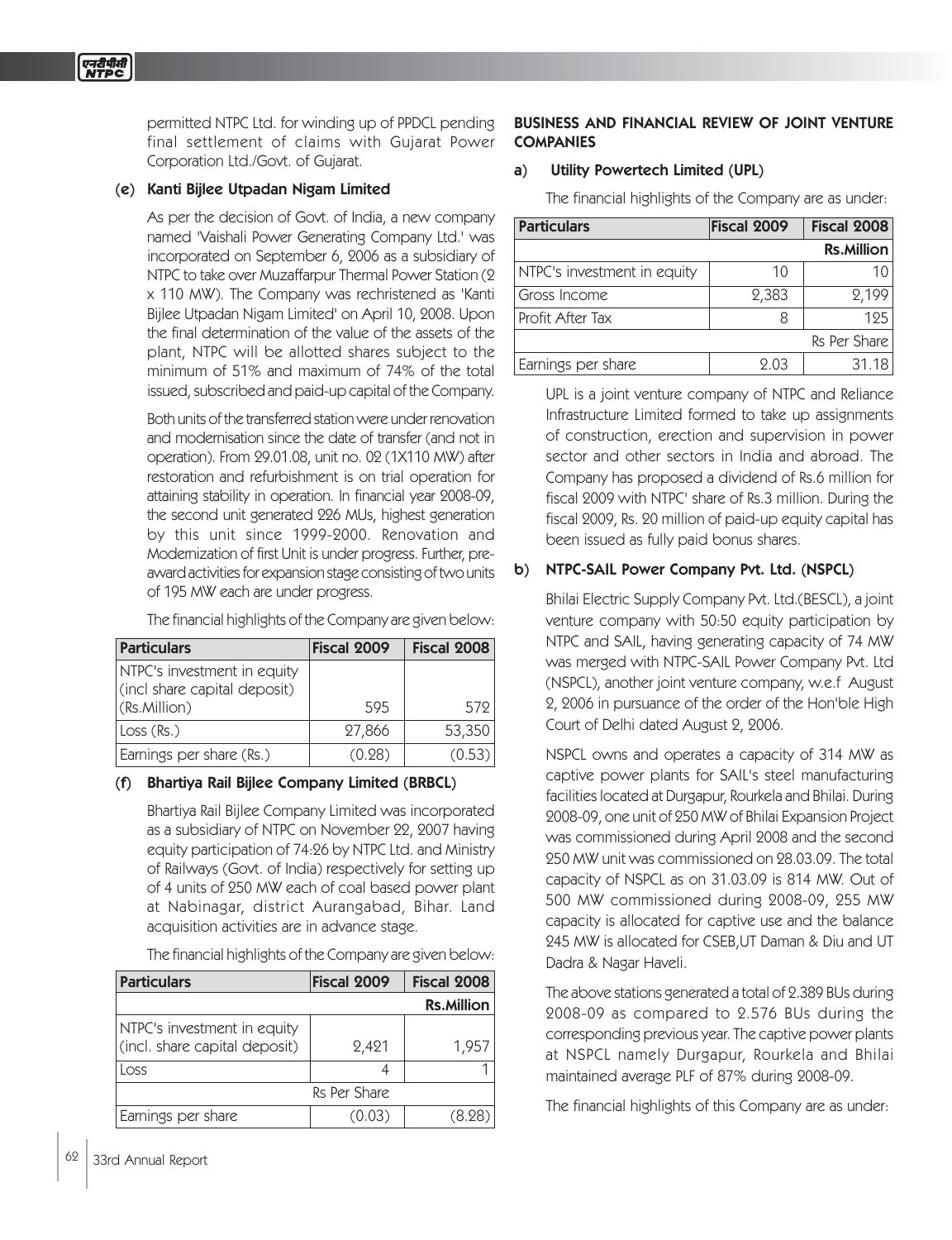

| <b>Particulars</b>          | <b>Fiscal 2009</b> | <b>Fiscal 2008</b> |
|-----------------------------|--------------------|--------------------|
|                             |                    | <b>Rs.Million</b>  |
| NTPC's investment in equity | 4,752              | 3,902              |
| Gross Income                | 2,697              | 2,522              |
| Profit After Tax            | 355                | 322                |
| Rs Per Share                |                    |                    |
| Earnings per share          | 0.49               | 0.41               |

NSPCL has recommended a final dividend of Rs.90 million of which NTPC's share is Rs.45 million.

# c) NTPC-ALSTOM Power Services Private Limited (NASL)

The financial highlights of the Company are as under:

| <b>Particulars</b>          | <b>Fiscal 2009</b> | <b>Fiscal 2008</b> |
|-----------------------------|--------------------|--------------------|
|                             |                    | <b>Rs.Million</b>  |
| NTPC's investment in equity | 30                 | 30                 |
| Gross Income                | 597                | 1,008              |
| Profit After Tax            | 34                 | 38                 |
|                             |                    | Rs Per Share       |
| Earnings per share          | 5.73               | 6.40               |

NASL is a joint venture company between NTPC and ASLTOM DEUTSCHLAND AG, Germany. The company was formed for taking up Renovation & Modernization assignments of power plants both in India and abroad. NASL has recommended a final dividend of Rs.12 million with NTPC's share of Rs.6 million, same as in the previous year.

# d) NTPC Tamil Nadu Energy Company Ltd. (NTECL)

NTPC Tamil Nadu Energy Company Ltd, was formed as a 50:50 joint venture between NTPC and Tamil Nadu Electricity Board (TNEB) on May 23, 2003 to set up a coal-based power station of 1000 MW capacity, at Vallur. The project is named as Vallur Thermal Power Project and is expected to use Ennore port infrastructure facilities. Financial closure for the project was achieved on signing of loan Agreement with M/s REC on 28.03.08 for Rs 37,964.8 million for Phase- I (2x500MW). The Feasibility Report for Phase - II (1x500 MW) expansion of the project was approved by NTECL Board on 24.11.07. Mega Power Status has been accorded to the project (3x500 MW) on 12.03.08.The construction work at site is in full progress.

The paid up capital of the Company is Rs. 3,800 million and out of this, 50% has been contributed by NTPC Ltd. Further as on 31.3.2009, the amount of Share Capital Deposit pending allotment is Rs. 320 million. Out of this, Rs. 160 million was contributed by NTPC Ltd. during 2008-09.

# e) Ratnagiri Gas and Power Pvt. Limited

Ratnagiri Gas and Power Private Ltd has been formed as joint venture company between NTPC, GAIL, Maharashtra State Electricity Board and Indian Financial institutions with NTPC having a stake of 28.33% for taking over and operating gas based Dabhol Power Project and LNG Terminal. The total generation from Power Block II (740 MW) and Power Block III (740 MW) during 2008-09 is 5213 MUs which includes infirm power. The commercial generation is 3873 MUs.

The financial highlights of the Company are as under:

| <b>Particulars</b>                                           | <b>Fiscal 2009</b> | <b>Fiscal 2008</b> |
|--------------------------------------------------------------|--------------------|--------------------|
|                                                              |                    | <b>Rs.Million</b>  |
| NTPC's investment in equity<br>(incl. share capital deposit) | 6,929              | 5,000              |
| Gross Income                                                 | 12,612             | 10,840             |
| Loss                                                         | 6,551              | 153                |
|                                                              |                    | Rs Per Share       |
| Earnings per share                                           | (3.71)             |                    |

## f) Aravali Power Company Private Limited

Aravali Power Company Private Limited (A Joint Venture Company with Indraprastha Power Generation Co. Ltd. [IPGCL] of Delhi Govt. and Haryana Power Generation Corp. Ltd. [HPGCL] of Haryana Govt.), is setting up Indira Gandhi Super Thermal Power Project of 1500 MW (3x500 MW), a coal fired power plant, in Jhajjar District of Haryana. The project is being set up by NTPC on concept-to-commissioning basis. NTPC would also operate and maintain the station on Management Contract basis for 25 or more years. The project is being set up for meeting the power requirement of Haryana and NCT of Delhi and the Commonwealth games to be held in Delhi in the year 2010. The power will be shared on 50:50 basis between Haryana and NCT of Delhi. Financial closure for the project was achieved on signing of loan Agreement with M/s PFC on 24.01.08 for Rs. 51,800 million.

Construction activities at the site are in full swing. Boiler drum for Unit-I and Unit-II have been lifted on 12.12.08 and 07.04.09 respectively. For the Unit-III, boiler erection has commenced on 19.03.09. Unit-I is expected to be ready during 2010-2011.

As on 31.3.2009, the paid up capital of the Company is Rs. 9,170 million with 50% being contributed by NTPC Ltd.

# g) NTPC-SCCL Global Venture Pvt. Ltd

"NTPC-SCCL Global Venture Pvt. Ltd." was incorporated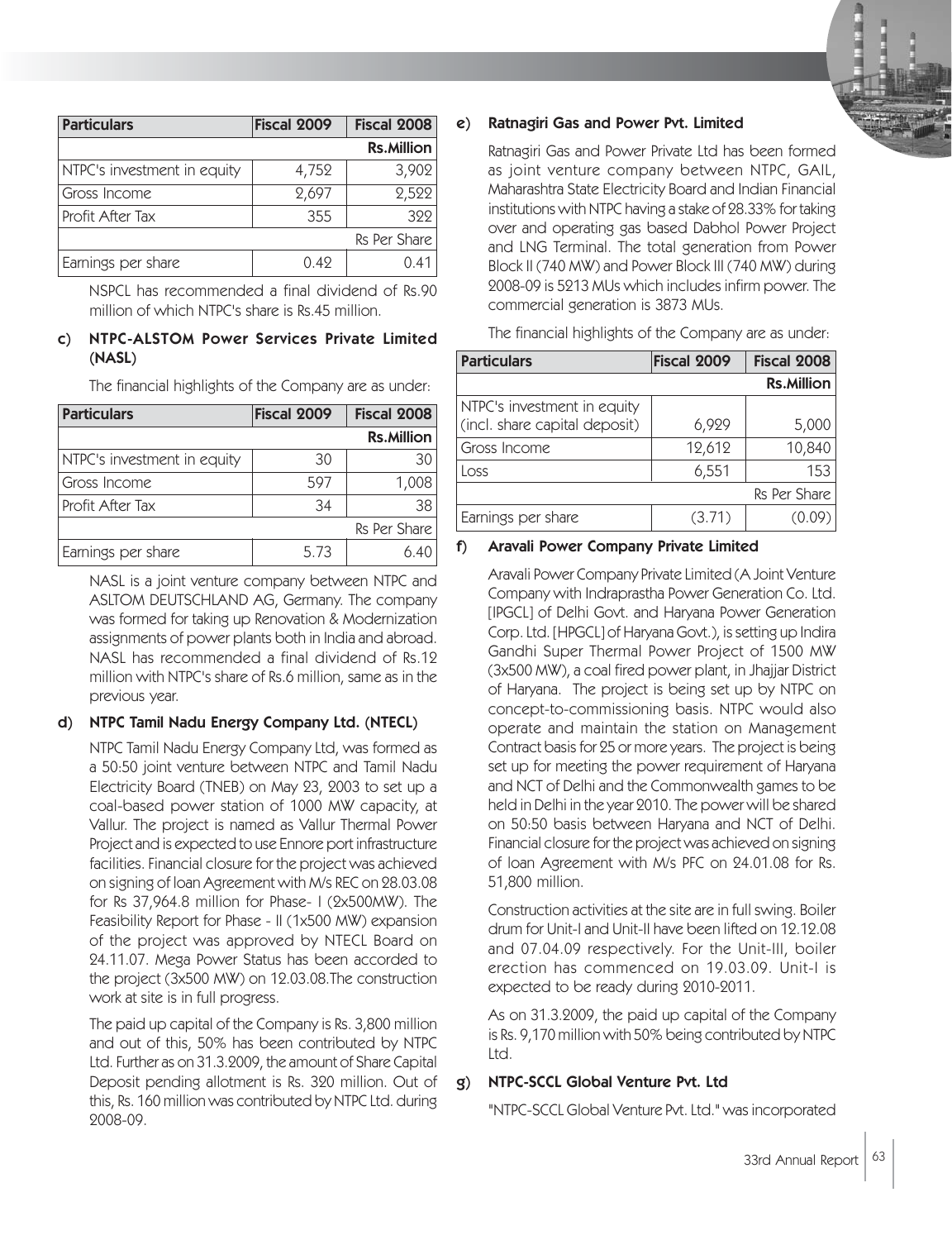on July 31, 2007 as a JV Company of NTPC with Singareni Collieries Company Ltd. to jointly undertake the development and operation & maintenance of coal Blocks and integrated coal based power projects in India and abroad.

The paid up capital of the Company is Rs. 1 million and out of this, 50% has been contributed by NTPC Ltd.

#### h) Meja Urja Nigam Private Limited

Meja Urja Nigam Private Limited was formed as a 50:50 joint venture between NTPC and Uttar Pradesh Rajya Vidyut Utpadan Nigam Limited on April 2, 2008 for setting up a power plant of 1320 MW (2X660 MW) at Meja Tehsil in Allahabad district in the state of Uttar Pradesh. All significant clearances except MOEF clearance has been obtained and major site-specific survey and investigation studies have been completed. The project has been accorded Mega status. Private land of 606.773 hectares has been acquired. Further, efforts are being made to acquire Govt. land.

As on 31.3.2009, the paid up capital of the Company is Rs. 1 million and out of this, 50% has been contributed by NTPC Ltd. Further as on 31.3.2009, out of Share Capital Deposit pending allotment amounting to Rs 602 million, an amount of Rs. 301 million has been contributed towards equity by NTPC Ltd.

# i) NTPC BHEL Power Projects Pvt. Ltd.-NBPPL

A JV Company with Bharat Heavy Electrical Ltd.(BHEL) under the name of "NTPC BHEL Power Projects Pvt. Ltd." was formed on April 28, 2008 for carrying out Engineering Procurement and Construction (EPC) activities in the power sector and to engage in manufacturing and supply of equipment for power plants and other infrastructure projects in India and Abroad. Both NTPC and BHEL are in the process of allocating EPC projects to NBPPL on nomination basis so that NBPPL can develop sufficient experience and skills to compete in open market. NTPC has in principle approved assigning implementation of one unit of 500 MW of Singrauli STPS expansion on turnkey EPC contract basis. BHEL has issued LOI for BOP works of 726 MW CCPP at Palatana, Tripura and EPC works of 100 MW CCPP at Namrup, Assam to NBPPL.

The Authorised Share capital of the Company has been increased to Rs. 3,000 million from 50 million. The Boards of Directors of NTPC and BHEL have agreed to contribute Rs. 1,000 million each towards the equity of JV Company. The present contribution of both the partners is Rs. 50 million each towards the investment in equity of this JVC. As on 31.3.2009, out of Share Capital Deposit pending allotment amounting to Rs 99 million, 50% has been contributed by NTPC Ltd. during 2008-09.

# j) BF-NTPC Energy Systems Limited

NTPC Ltd. has formed a JV Company, "BF-NTPC Energy Systems Limited" , with Bharat Forge Limited on June 19, 2008 to establish a facility to take up manufacturing of castings, forgings, fittings and high pressure piping required for power projects and other industries, Balance of Plant (BOP) equipment for the power sector. NTPC shall hold 49% and Bharat Forge Limited shall hold 51% of the equity share capital of this Company. The Company is in the process of developing its comprehensive business model.

As on 31.3.2009, the paid up capital of the Company is Rs. 1 million with 49% being contributed by NTPC Ltd. during 2008-09.

# k) Nabinagar Power Generating Company Private Limited

NTPC formed a JV Company with Bihar State Electricity Board under the name "Nabinagar Power Generating Company Private Limited" on September 9, 2008, with equal equity contribution for setting-up of a coal based power project at New Nabinagar in district Aurangabad of State of Bihar. The project will have a capacity of 1980 MW (3X660 MW). The Company will also undertake their operation & maintenance of the project after its commissioning. Land for the project has been identified and Feasibility Report is under finalization.

As on 31.3.2009, the paid up capital of the Company is Rs. 1 million with 50% being contributed by NTPC Ltd. during 2008-09.

# l) National Power Exchange Limited- NPEX

A JV Company has been incorporated on December 11, 2008 with NHPC Ltd., Power Finance Corporation Ltd. and Tata Consultancy Services Ltd. under the name "National Power Exchange Limited" to operate a Power Exchange at National level. This Power Exchange would provide a neutral and transparent electronic platform for trading of power on "day ahead basis" and ensure clearing of all trades in a transparent, fair and open manner with access to all players in the power markets. NTPC Ltd. & NHPC Ltd. will contribute 16.67% equity each, Power Finance Corporation Ltd. will contribute 16.66% of equity while Tata Consultancy Services shall contribute 50% equity in the share capital of this Company. The in-principle approval by CERC for setting up the power exchange was received on July 1, 2009.